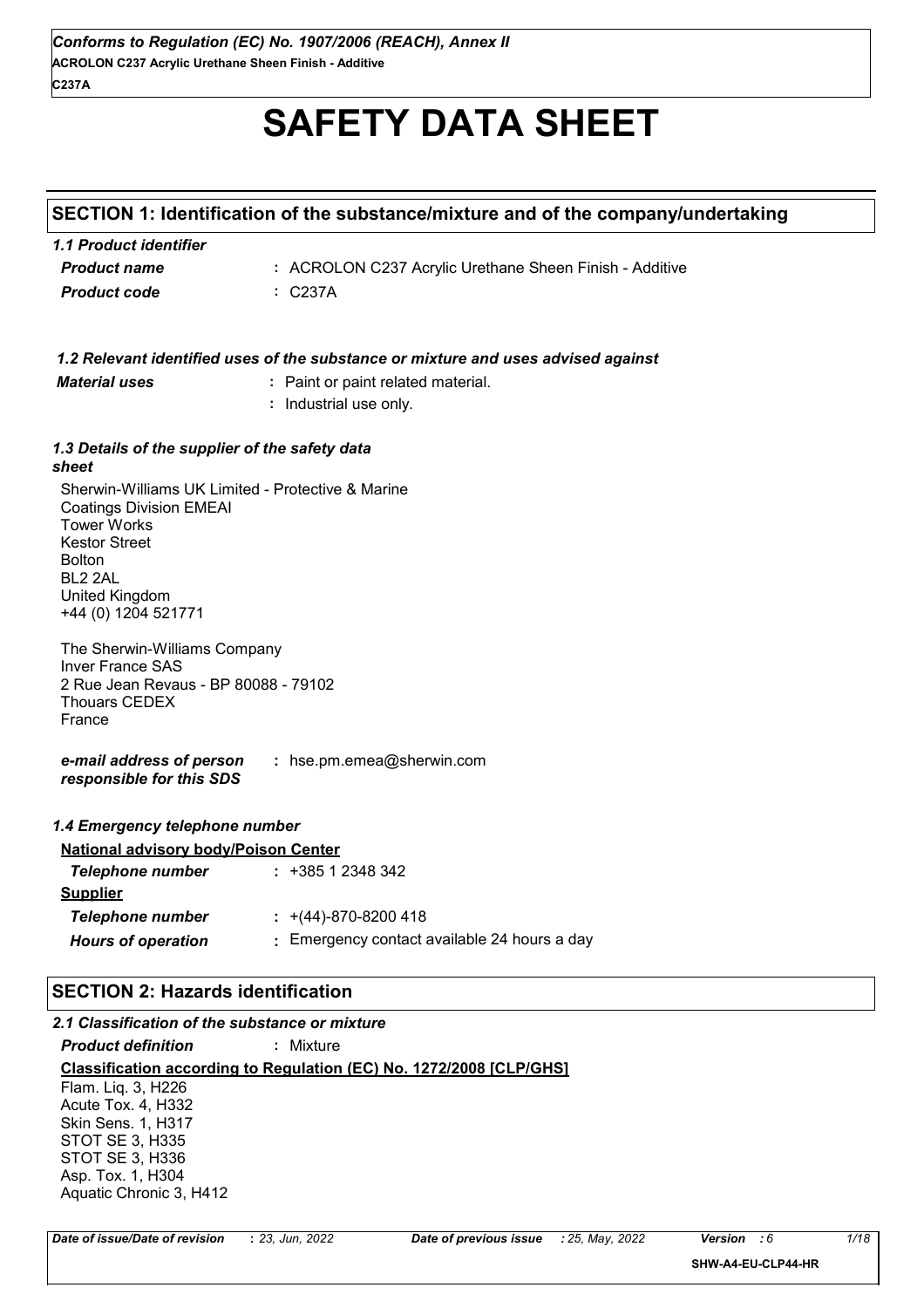**ACROLON C237 Acrylic Urethane Sheen Finish - Additive C237A**

## **SECTION 2: Hazards identification**

See Section 11 for more detailed information on health effects and symptoms. See Section 16 for the full text of the H statements declared above. The product is classified as hazardous according to Regulation (EC) 1272/2008 as amended.

#### *2.2 Label elements*

| <b>Hazard pictograms</b>              |                                                                                                                                                                                                                                                                                |
|---------------------------------------|--------------------------------------------------------------------------------------------------------------------------------------------------------------------------------------------------------------------------------------------------------------------------------|
| <b>Signal word</b>                    | Danger                                                                                                                                                                                                                                                                         |
| <b>Hazard statements</b>              | : Flammable liquid and vapor.<br>May be fatal if swallowed and enters airways.<br>May cause an allergic skin reaction.<br>Harmful if inhaled.<br>May cause respiratory irritation.<br>May cause drowsiness or dizziness.<br>Harmful to aquatic life with long lasting effects. |
| <b>Precautionary statements</b>       |                                                                                                                                                                                                                                                                                |
| <b>Prevention</b>                     | : Wear protective gloves. Keep away from heat, hot surfaces, sparks, open flames<br>and other ignition sources. No smoking. Avoid release to the environment. Avoid<br>breathing vapor.                                                                                        |
| <b>Response</b>                       | : IF SWALLOWED: Immediately call a POISON CENTER or doctor. Do NOT induce<br>vomiting.                                                                                                                                                                                         |
| <b>Storage</b>                        | Not applicable.                                                                                                                                                                                                                                                                |
| <b>Disposal</b>                       | : Not applicable.                                                                                                                                                                                                                                                              |
| <b>Hazardous ingredients</b>          | : Hexamethylene Diisocyanate Polymer<br>Solvent naphtha (petroleum), light arom.<br>2-methoxy-1-methylethyl acetate<br>Hexamethylene Diisocyanate (max.)                                                                                                                       |
| <b>Supplemental label</b><br>elements | : Contains isocyanates. May produce an allergic reaction. FOR INDUSTRIAL USE<br><b>ONLY</b>                                                                                                                                                                                    |
| Special packaging requirements        |                                                                                                                                                                                                                                                                                |

Not applicable.

#### *2.3 Other hazards*

This mixture does not contain any substances that are assessed to be a PBT or a vPvB.

*Other hazards which do* **:** *not result in classification* : None known.

### **SECTION 3: Composition/information on ingredients**

| 3.2 Mixture                       | ٠<br>٠.            |                        |                                     |                    |             |
|-----------------------------------|--------------------|------------------------|-------------------------------------|--------------------|-------------|
| <b>Product/ingredient</b><br>name | <b>Identifiers</b> | %                      | Regulation (EC) No. 1272/2008 [CLP] |                    | <b>Type</b> |
|                                   |                    |                        |                                     |                    |             |
|                                   |                    |                        |                                     |                    |             |
| Date of issue/Date of revision    | : 23, Jun, 2022    | Date of previous issue | : 25, May, 2022                     | Version : 6        | 2/18        |
|                                   |                    |                        |                                     | SHW-A4-EU-CLP44-HR |             |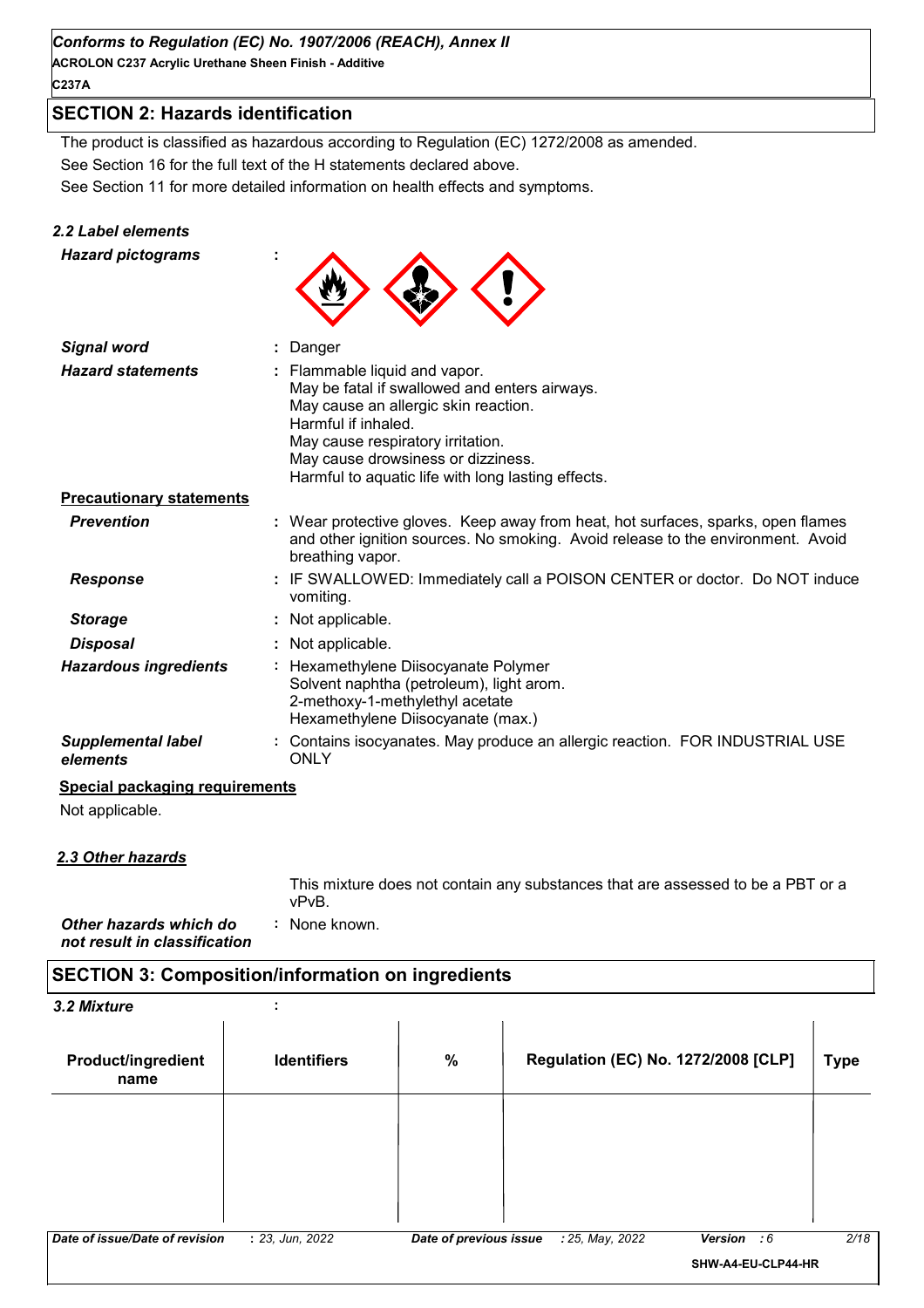| Conforms to Regulation (EC) No. 1907/2006 (REACH), Annex II<br><b>ACROLON C237 Acrylic Urethane Sheen Finish - Additive</b><br>C237A |                                                                                        |             |                                                                                                                                                                                                           |         |
|--------------------------------------------------------------------------------------------------------------------------------------|----------------------------------------------------------------------------------------|-------------|-----------------------------------------------------------------------------------------------------------------------------------------------------------------------------------------------------------|---------|
| <b>SECTION 3: Composition/information on ingredients</b>                                                                             |                                                                                        |             |                                                                                                                                                                                                           |         |
| Hexamethylene<br>Diisocyanate Polymer                                                                                                | EC: 500-060-2<br>CAS: 28182-81-2                                                       | $≥50 - ≤75$ | Acute Tox. 4, H332<br>Skin Sens. 1, H317<br>STOT SE 3, H335                                                                                                                                               | [1] [2] |
| Solvent naphtha<br>(petroleum), light arom.                                                                                          | REACH #:<br>01-2119455851-35<br>CAS: 128601-23-0<br>Index: 649-356-00-4                | $≥10 - 20$  | Flam. Liq. 3, H226<br>STOT SE 3, H335<br><b>STOT SE 3, H336</b><br>Asp. Tox. 1, H304<br>Aquatic Chronic 2, H411<br><b>EUH066</b>                                                                          | $[1]$   |
| 2-methoxy-<br>1-methylethyl acetate                                                                                                  | REACH #:<br>01-2119475791-29<br>EC: 203-603-9<br>CAS: 108-65-6<br>Index: 607-195-00-7  | $≥10 - ≤25$ | Flam. Liq. 3, H226<br>STOT SE 3, H336                                                                                                                                                                     | [1] [2] |
| Xylene, mixed isomers                                                                                                                | REACH #:<br>01-2119488216-32<br>EC: 215-535-7<br>CAS: 1330-20-7<br>Index: 601-022-00-9 | ~10         | Flam. Liq. 3, H226<br>Acute Tox. 4, H312<br>Acute Tox. 4, H332<br>Skin Irrit. 2, H315<br>Eye Irrit. 2, H319<br>STOT SE 3, H335<br>STOT RE 2, H373<br>Asp. Tox. 1, H304                                    | [1] [2] |
| Ethylbenzene                                                                                                                         | REACH #:<br>01-2119489370-35<br>EC: 202-849-4<br>CAS: 100-41-4<br>Index: 601-023-00-4  | $\leq$ 3    | Flam. Liq. 2, H225<br>Acute Tox. 4, H332<br>STOT RE 2, H373 (hearing organs)<br>Asp. Tox. 1, H304<br>Aquatic Chronic 3, H412                                                                              | [1] [2] |
| Hexamethylene<br>Diisocyanate (max.)                                                                                                 | REACH #:<br>01-2119457571-37<br>EC: 212-485-8<br>CAS: 822-06-0<br>Index: 615-011-00-1  | $≤0.3$      | Acute Tox. 4, H302<br>Acute Tox. 1, H330<br>Skin Irrit. 2, H315<br>Eye Irrit. 2, H319<br>Resp. Sens. 1, H334<br><b>Skin Sens. 1, H317</b><br>STOT SE 3, H335<br>See Section 16 for the full text of the H | [1] [2] |
|                                                                                                                                      |                                                                                        |             | statements declared above.                                                                                                                                                                                |         |

There are no additional ingredients present which, within the current knowledge of the supplier and in the concentrations applicable, are classified as hazardous to health or the environment, are PBTs or vPvBs or have been assigned a workplace exposure limit and hence require reporting in this section.

**Type** 

[1] Substance classified with a health or environmental hazard

[2] Substance with a workplace exposure limit

[3] Substance meets the criteria for PBT according to Regulation (EC) No. 1907/2006, Annex XIII

[4] Substance meets the criteria for vPvB according to Regulation (EC) No. 1907/2006, Annex XIII

[5] Substance of equivalent concern

[6] Additional disclosure due to company policy

Occupational exposure limits, if available, are listed in Section 8.

## **SECTION 4: First aid measures**

## *4.1 Description of first aid measures*

| General           | : In all cases of doubt, or when symptoms persist, seek medical attention. Never give<br>anything by mouth to an unconscious person. If unconscious, place in recovery<br>position and seek medical advice. |
|-------------------|-------------------------------------------------------------------------------------------------------------------------------------------------------------------------------------------------------------|
| Eye contact       | : Remove contact lenses, irrigate copiously with clean, fresh water, holding the<br>eyelids apart for at least 10 minutes and seek immediate medical advice.                                                |
| <b>Inhalation</b> | : Remove to fresh air. Keep person warm and at rest. If not breathing, if breathing is<br>irregular or if respiratory arrest occurs, provide artificial respiration or oxygen by<br>trained personnel.      |

| Date of issue/Date of revision | 2022<br>-23<br>Jun. | Date of previous issue | . 2022<br>: 25.<br>Mav. | Version | 3/18 |
|--------------------------------|---------------------|------------------------|-------------------------|---------|------|
|                                |                     |                        |                         |         |      |

**SHW-A4-EU-CLP44-HR**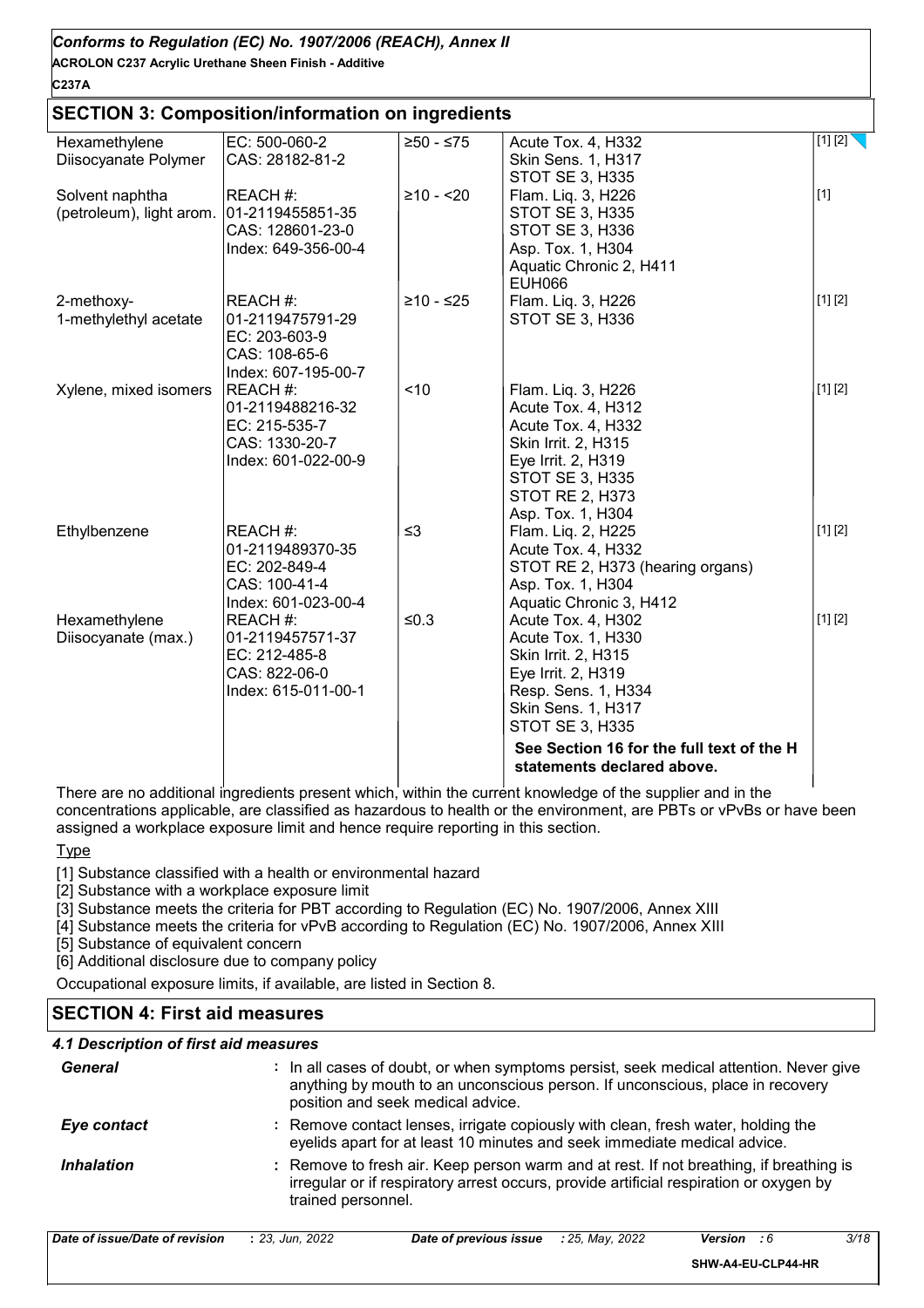**ACROLON C237 Acrylic Urethane Sheen Finish - Additive C237A**

#### **SECTION 4: First aid measures**

| <b>Skin contact</b>               | : Remove contaminated clothing and shoes. Wash skin thoroughly with soap and<br>water or use recognized skin cleanser. Do NOT use solvents or thinners.                                                                                                                                                                                                                                                         |
|-----------------------------------|-----------------------------------------------------------------------------------------------------------------------------------------------------------------------------------------------------------------------------------------------------------------------------------------------------------------------------------------------------------------------------------------------------------------|
| <b>Ingestion</b>                  | : If swallowed, seek medical advice immediately and show this container or label.<br>Keep person warm and at rest. Do NOT induce vomiting.                                                                                                                                                                                                                                                                      |
| <b>Protection of first-aiders</b> | : No action shall be taken involving any personal risk or without suitable training. If it<br>is suspected that fumes are still present, the rescuer should wear an appropriate<br>mask or self-contained breathing apparatus. It may be dangerous to the person<br>providing aid to give mouth-to-mouth resuscitation. Wash contaminated clothing<br>thoroughly with water before removing it, or wear gloves. |

#### *4.2 Most important symptoms and effects, both acute and delayed*

There are no data available on the mixture itself. Procedure used to derive the classification according to Regulation (EC) No. 1272/2008 [CLP/GHS]. See Sections 2 and 3 for details.

Exposure to component solvent vapor concentrations in excess of the stated occupational exposure limit may result in adverse health effects such as mucous membrane and respiratory system irritation and adverse effects on the kidneys, liver and central nervous system. Symptoms and signs include headache, dizziness, fatigue, muscular weakness, drowsiness and, in extreme cases, loss of consciousness. Solvents may cause some of the above effects by absorption through the skin.

If splashed in the eyes, the liquid may cause irritation and reversible damage.

Repeated or prolonged contact with the mixture may cause removal of natural fat from the skin, resulting in nonallergic contact dermatitis and absorption through the skin. This takes into account, where known, delayed and immediate effects and also chronic effects of components from short-term and long-term exposure by oral, inhalation and dermal routes of exposure and eye contact.

Based on the properties of the isocyanate components and considering toxicological data on similar mixtures, this mixture may cause acute irritation and/or sensitization of the respiratory system, leading to an asthmatic condition, wheezing and tightness of the chest. Sensitized persons may subsequently show asthmatic symptoms when exposed to atmospheric concentrations well below the OEL. Repeated exposure may lead to permanent respiratory disability. Repeated or prolonged contact with irritants may cause dermatitis.

Contains Hexamethylene diisocyanate, oligomers, hexamethylene-di-isocyanate. May produce an allergic reaction.

#### *4.3 Indication of any immediate medical attention and special treatment needed*

isocyanates.

| <b>Notes to physician</b>  | : In case of inhalation of decomposition products in a fire, symptoms may be delayed.<br>The exposed person may need to be kept under medical surveillance for 48 hours. |
|----------------------------|--------------------------------------------------------------------------------------------------------------------------------------------------------------------------|
| <b>Specific treatments</b> | No specific treatment.                                                                                                                                                   |

See toxicological information (Section 11)

| <b>SECTION 5: Firefighting measures</b>         |                                                                                                                                                          |  |  |  |
|-------------------------------------------------|----------------------------------------------------------------------------------------------------------------------------------------------------------|--|--|--|
| 5.1 Extinguishing media                         |                                                                                                                                                          |  |  |  |
| Suitable extinguishing<br>media                 | : Recommended: alcohol-resistant foam, carbon dioxide, powders                                                                                           |  |  |  |
| Unsuitable extinguishing<br>media               | : Do not use water jet.                                                                                                                                  |  |  |  |
|                                                 | 5.2 Special hazards arising from the substance or mixture                                                                                                |  |  |  |
| <b>Hazards from the</b><br>substance or mixture | : Fire will produce dense black smoke. Exposure to decomposition products may<br>cause a health hazard.                                                  |  |  |  |
| <b>Hazardous combustion</b><br>products         | : Decomposition products may include the following materials: carbon monoxide,<br>carbon dioxide, smoke, oxides of nitrogen, hydrogen cyanide, monomeric |  |  |  |

#### *5.3 Advice for firefighters*

| Date<br>of revision<br>. of issue/Date<br>וס | 2022<br>23<br>Jun. | t previous issue<br>. ot<br>Date | 2022<br>Mav<br>-25<br>- - | Version<br>. . | 4/18<br>10<br> |
|----------------------------------------------|--------------------|----------------------------------|---------------------------|----------------|----------------|
|                                              |                    |                                  |                           |                |                |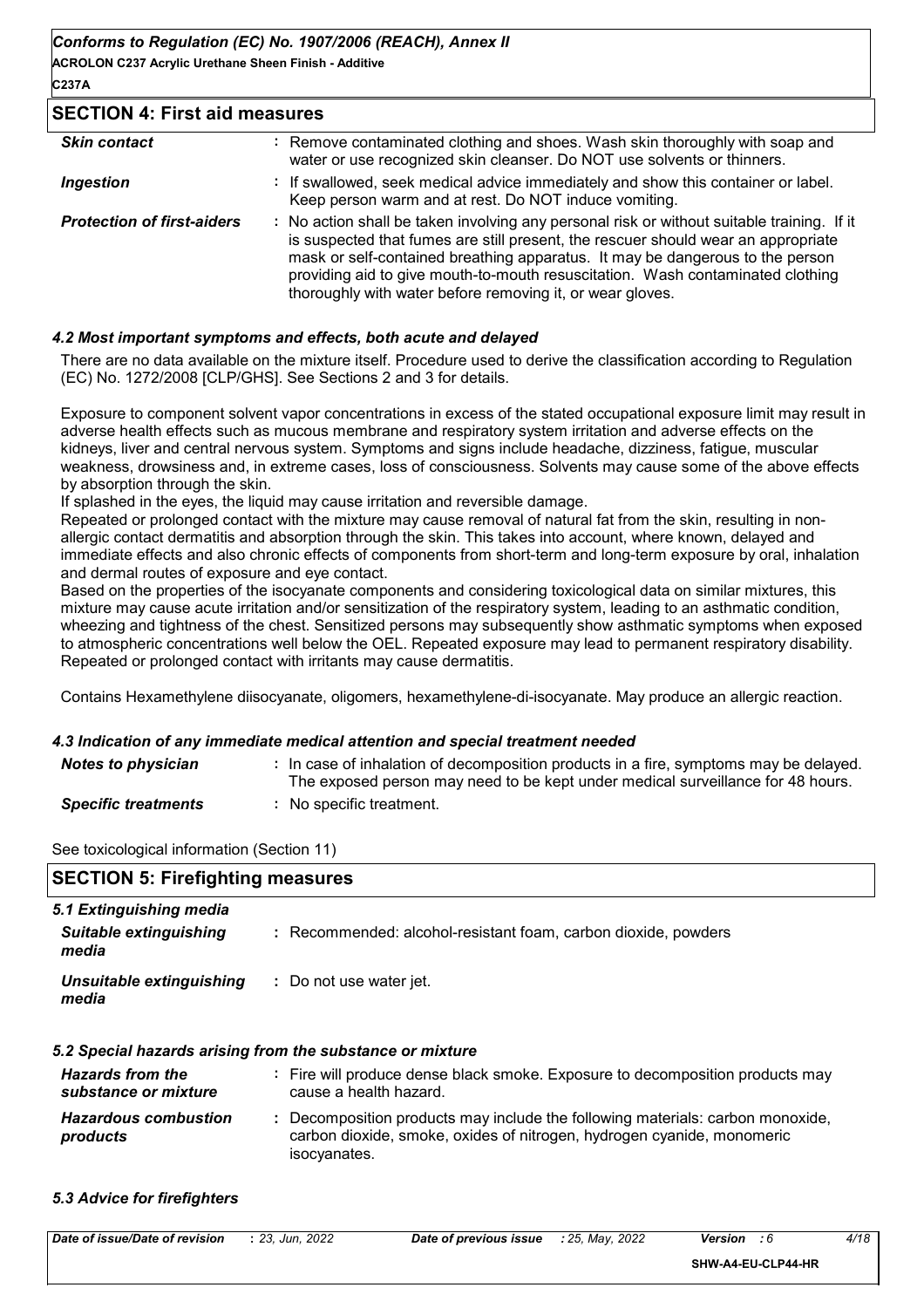**ACROLON C237 Acrylic Urethane Sheen Finish - Additive C237A**

#### **SECTION 5: Firefighting measures** *Special protective equipment for fire-fighters* **:** Fire-fighters should wear positive pressure self-contained breathing apparatus *Special protective actions for fire-fighters :* Cool closed containers exposed to fire with water. Do not release runoff from fire to drains or watercourses. (SCBA) and full turnout gear.

#### **SECTION 6: Accidental release measures**

|                                                                 |  | 6.1 Personal precautions, protective equipment and emergency procedures                                                                                                                                                                                                                                                                                                                                                                                                                                                                                                                                                                                                                                                                                                                                                                                                       |
|-----------------------------------------------------------------|--|-------------------------------------------------------------------------------------------------------------------------------------------------------------------------------------------------------------------------------------------------------------------------------------------------------------------------------------------------------------------------------------------------------------------------------------------------------------------------------------------------------------------------------------------------------------------------------------------------------------------------------------------------------------------------------------------------------------------------------------------------------------------------------------------------------------------------------------------------------------------------------|
| For non-emergency<br>personnel                                  |  | : Exclude sources of ignition and ventilate the area. Avoid breathing vapor or mist.<br>Refer to protective measures listed in sections 7 and 8.                                                                                                                                                                                                                                                                                                                                                                                                                                                                                                                                                                                                                                                                                                                              |
|                                                                 |  | Keep unnecessary and unprotected personnel from entering.                                                                                                                                                                                                                                                                                                                                                                                                                                                                                                                                                                                                                                                                                                                                                                                                                     |
|                                                                 |  | For emergency responders : If specialized clothing is required to deal with the spillage, take note of any<br>information in Section 8 on suitable and unsuitable materials. See also the<br>information in "For non-emergency personnel".                                                                                                                                                                                                                                                                                                                                                                                                                                                                                                                                                                                                                                    |
| <b>6.2 Environmental</b><br>precautions                         |  | : Do not allow to enter drains or watercourses. If the product contaminates lakes,<br>rivers, or sewers, inform the appropriate authorities in accordance with local<br>regulations.                                                                                                                                                                                                                                                                                                                                                                                                                                                                                                                                                                                                                                                                                          |
| 6.3 Methods and materials<br>for containment and<br>cleaning up |  | : Contain and collect spillage with non-combustible, absorbent material e.g. sand,<br>earth, vermiculite or diatomaceous earth and place in container for disposal<br>according to local regulations (see Section 13). Place in a suitable container. The<br>contaminated area should be cleaned immediately with a suitable decontaminant.<br>One possible (flammable) decontaminant comprises (by volume): water (45 parts),<br>ethanol or isopropyl alcohol (50 parts) and concentrated (d: 0,880) ammonia<br>solution (5 parts). A non-flammable alternative is sodium carbonate (5 parts) and<br>water (95 parts). Add the same decontaminant to the remnants and let stand for<br>several days until no further reaction in an unsealed container. Once this stage is<br>reached, close container and dispose of according to local regulations (see section<br>$13)$ . |
| 6.4 Reference to other<br>sections                              |  | : See Section 1 for emergency contact information.<br>See Section 8 for information on appropriate personal protective equipment.<br>See Section 13 for additional waste treatment information.                                                                                                                                                                                                                                                                                                                                                                                                                                                                                                                                                                                                                                                                               |

## **SECTION 7: Handling and storage**

The information in this section contains generic advice and guidance. The list of Identified Uses in Section 1 should be consulted for any available use-specific information provided in the Exposure Scenario(s).

**Persons with a history of asthma, allergies or chronic or recurrent respiratory disease should not be employed in any process in which this product is used.**

**Examination of lung function should be carried out on a regular basis on persons spraying this mixture.**

| avoid vapor concentrations higher than the occupational exposure limits.<br>handling<br>In addition, the product should only be used in areas from which all naked lights and<br>other sources of ignition have been excluded. Electrical equipment should be<br>protected to the appropriate standard.<br>Mixture may charge electrostatically: always use earthing leads when transferring<br>from one container to another.<br>Operators should wear antistatic footwear and clothing and floors should be of the<br>conducting type.<br>Care should be taken when re-opening partly-used containers. Precautions should<br>be taken to minimize exposure to atmospheric humidity or water. $CO2$ will be formed,<br>which, in closed containers, could result in pressurization. Keep away from heat,<br>sparks and flame. No sparking tools should be used.<br>Avoid contact with skin and eyes. Avoid the inhalation of dust, particulates, spray or<br>mist arising from the application of this mixture. Avoid inhalation of dust from<br>sanding. |  |
|------------------------------------------------------------------------------------------------------------------------------------------------------------------------------------------------------------------------------------------------------------------------------------------------------------------------------------------------------------------------------------------------------------------------------------------------------------------------------------------------------------------------------------------------------------------------------------------------------------------------------------------------------------------------------------------------------------------------------------------------------------------------------------------------------------------------------------------------------------------------------------------------------------------------------------------------------------------------------------------------------------------------------------------------------------|--|
|------------------------------------------------------------------------------------------------------------------------------------------------------------------------------------------------------------------------------------------------------------------------------------------------------------------------------------------------------------------------------------------------------------------------------------------------------------------------------------------------------------------------------------------------------------------------------------------------------------------------------------------------------------------------------------------------------------------------------------------------------------------------------------------------------------------------------------------------------------------------------------------------------------------------------------------------------------------------------------------------------------------------------------------------------------|--|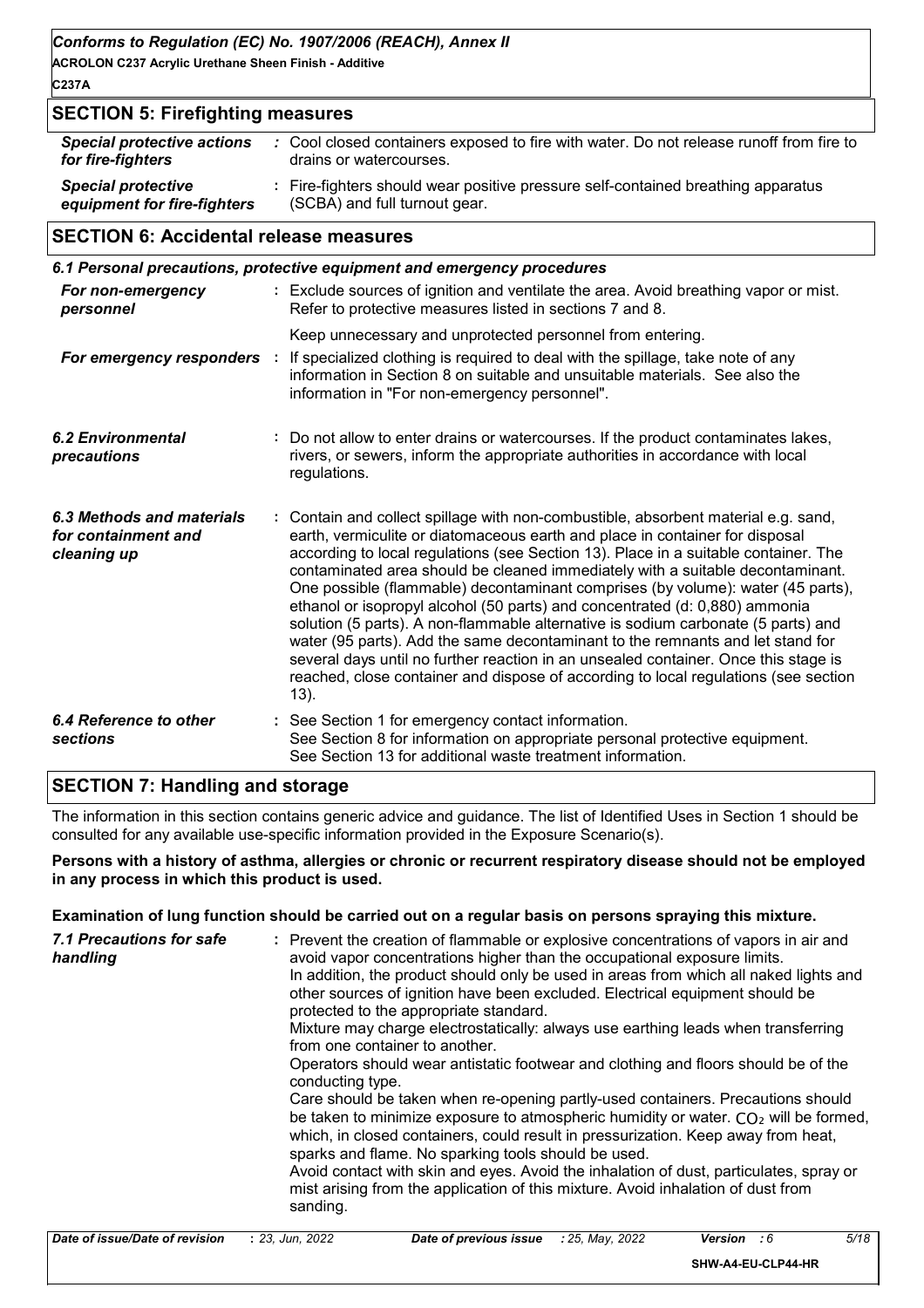## **SECTION 7: Handling and storage**

|                                                                        | Eating, drinking and smoking should be prohibited in areas where this material is<br>handled, stored and processed.<br>Put on appropriate personal protective equipment (see Section 8).<br>Never use pressure to empty. Container is not a pressure vessel.<br>Always keep in containers made from the same material as the original one.<br>Comply with the health and safety at work laws.<br>Do not allow to enter drains or watercourses.<br>Information on fire and explosion protection<br>Vapors are heavier than air and may spread along floors. Vapors may form<br>explosive mixtures with air.<br>When operators, whether spraying or not, have to work inside the spray booth,<br>ventilation is unlikely to be sufficient to control particulates and solvent vapors in all<br>cases. In such circumstances, they should wear a compressed-air-fed respirator<br>during the spraying process and until the particulate and solvent vapor<br>concentrations have fallen below the exposure limits. |
|------------------------------------------------------------------------|-----------------------------------------------------------------------------------------------------------------------------------------------------------------------------------------------------------------------------------------------------------------------------------------------------------------------------------------------------------------------------------------------------------------------------------------------------------------------------------------------------------------------------------------------------------------------------------------------------------------------------------------------------------------------------------------------------------------------------------------------------------------------------------------------------------------------------------------------------------------------------------------------------------------------------------------------------------------------------------------------------------------|
| 7.2 Conditions for safe<br>storage, including any<br>incompatibilities | : Store in accordance with local regulations.<br>Notes on joint storage<br>Keep away from: oxidizing agents, strong alkalis, strong acids.<br>Additional information on storage conditions<br>Observe label precautions. Store in a dry, cool and well-ventilated area. Keep away<br>from heat and direct sunlight.<br>Keep container tightly closed.<br>Keep away from sources of ignition. No smoking. Prevent unauthorized access.<br>Containers that have been opened must be carefully resealed and kept upright to<br>prevent leakage.<br>Contaminated absorbent material may pose the same hazard as the spilled product.<br>Store in closed original container at temperatures between 5°C and 25°C.                                                                                                                                                                                                                                                                                                    |
| 7.3 Specific end use(s)<br><b>Recommendations</b>                      | : Not available.                                                                                                                                                                                                                                                                                                                                                                                                                                                                                                                                                                                                                                                                                                                                                                                                                                                                                                                                                                                                |
| <b>Industrial sector specific</b><br>solutions                         | : Not available.                                                                                                                                                                                                                                                                                                                                                                                                                                                                                                                                                                                                                                                                                                                                                                                                                                                                                                                                                                                                |

Good housekeeping standards, regular safe removal of waste materials and regular maintenance of spray booth filters will minimise the risks of spontaneous combustion and other fire hazards.

*Before use of this material please refer to the Exposure Scenario(s) if attached for the specific end use, control measures and additional PPE considerations.*

### **SECTION 8: Exposure controls/personal protection**

The information in this section contains generic advice and guidance. The list of Identified Uses in Section 1 should be consulted for any available use-specific information provided in the Exposure Scenario(s).

#### *8.1 Control parameters*

**Occupational exposure limits**

**Product/ingredient name Exposure limit values**

**SHW-A4-EU-CLP44-HR**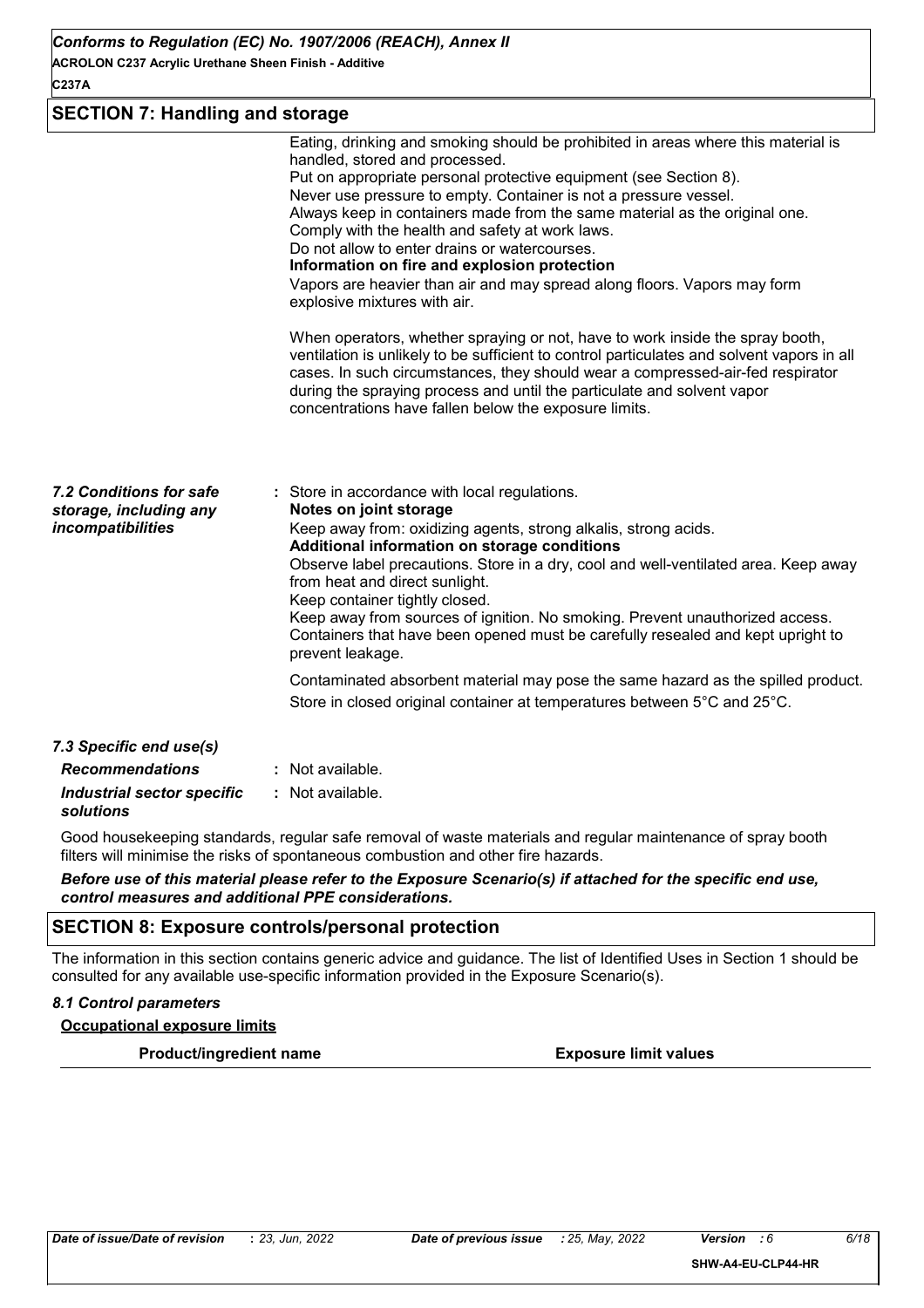## **SECTION 8: Exposure controls/personal protection**

| Hexamethylene Diisocyanate Polymer                       | Ministry of Economy, Labour and Entrepreneurship ELV/<br>STELV (Croatia, 6/2013). Skin sensitizer.<br>STELV: 0.07 mg/m <sup>3</sup> , (as NCO) 15 minutes.                                                                                                                                                                                                                                                                                                                                                                                                                                                                                                                                                                                                                                                                                                                                                                                                                                                          |  |  |
|----------------------------------------------------------|---------------------------------------------------------------------------------------------------------------------------------------------------------------------------------------------------------------------------------------------------------------------------------------------------------------------------------------------------------------------------------------------------------------------------------------------------------------------------------------------------------------------------------------------------------------------------------------------------------------------------------------------------------------------------------------------------------------------------------------------------------------------------------------------------------------------------------------------------------------------------------------------------------------------------------------------------------------------------------------------------------------------|--|--|
| 2-methoxy-1-methylethyl acetate                          | ELV: 0.02 mg/m <sup>3</sup> , (as NCO) 8 hours.<br>Ministry of Economy, Labour and Entrepreneurship ELV/<br>STELV (Croatia, 1/2021). Absorbed through skin.<br>STELV: 550 mg/m <sup>3</sup> 15 minutes.<br>STELV: 100 ppm 15 minutes.<br>ELV: 275 mg/m <sup>3</sup> 8 hours.                                                                                                                                                                                                                                                                                                                                                                                                                                                                                                                                                                                                                                                                                                                                        |  |  |
| Xylene, mixed isomers                                    | ELV: 50 ppm 8 hours.<br>Ministry of Economy, Labour and Entrepreneurship ELV/                                                                                                                                                                                                                                                                                                                                                                                                                                                                                                                                                                                                                                                                                                                                                                                                                                                                                                                                       |  |  |
|                                                          | STELV (Croatia, 1/2021). Absorbed through skin.<br>STELV: 442 mg/m <sup>3</sup> 15 minutes.<br>STELV: 100 ppm 15 minutes.<br>ELV: 221 mg/m <sup>3</sup> 8 hours.<br>ELV: 50 ppm 8 hours.                                                                                                                                                                                                                                                                                                                                                                                                                                                                                                                                                                                                                                                                                                                                                                                                                            |  |  |
| Ethylbenzene                                             | Ministry of Economy, Labour and Entrepreneurship ELV/<br>STELV (Croatia, 1/2021). Absorbed through skin.<br>STELV: 884 mg/m <sup>3</sup> 15 minutes.<br>STELV: 200 ppm 15 minutes.<br>ELV: $442$ mg/m <sup>3</sup> 8 hours.<br>ELV: 100 ppm 8 hours.                                                                                                                                                                                                                                                                                                                                                                                                                                                                                                                                                                                                                                                                                                                                                                |  |  |
| Hexamethylene Diisocyanate (max.)                        | Ministry of Economy, Labour and Entrepreneurship ELV/<br>STELV (Croatia, 1/2021).<br>STELV: 0.07 mg/m <sup>3</sup> , (as NCO) 15 minutes.<br>ELV: 0.02 mg/m <sup>3</sup> , (as NCO) 8 hours.                                                                                                                                                                                                                                                                                                                                                                                                                                                                                                                                                                                                                                                                                                                                                                                                                        |  |  |
| <b>Recommended monitoring</b><br>procedures<br>required. | If this product contains ingredients with exposure limits, personal, workplace<br>atmosphere or biological monitoring may be required to determine the effectiveness<br>of the ventilation or other control measures and/or the necessity to use respiratory<br>protective equipment. Reference should be made to monitoring standards, such as<br>the following: European Standard EN 689 (Workplace atmospheres - Guidance for<br>the assessment of exposure by inhalation to chemical agents for comparison with<br>limit values and measurement strategy) European Standard EN 14042 (Workplace<br>atmospheres - Guide for the application and use of procedures for the assessment<br>of exposure to chemical and biological agents) European Standard EN 482<br>(Workplace atmospheres - General requirements for the performance of procedures<br>for the measurement of chemical agents) Reference to national guidance<br>documents for methods for the determination of hazardous substances will also be |  |  |

**DNELs/DMELs**

| Product/ingredient name                     | Type        | <b>Exposure</b>         | Value                          | <b>Population</b>                    | <b>Effects</b> |
|---------------------------------------------|-------------|-------------------------|--------------------------------|--------------------------------------|----------------|
| Hexamethylene Diisocyanate<br>Polymer       | <b>DNEL</b> | ong term_<br>Inhalation | $0.035$ mg/<br>$\mathsf{Im}^3$ | <b>Workers</b>                       | Systemic       |
| Solvent naphtha (petroleum), light<br>arom. | <b>DNEL</b> | Long term Dermal        | 25 mg/kg<br>bw/day             | <b>Workers</b>                       | Systemic       |
|                                             | <b>DNEL</b> | _ong term<br>Inhalation | 150 mg/m <sup>3</sup>          | <b>Workers</b>                       | Systemic       |
|                                             | <b>DNEL</b> | ong term Dermal         | 11 mg/kg<br>bw/day             | General<br>population<br>[Consumers] | Systemic       |
|                                             | <b>DNEL</b> | _ong term<br>Inhalation | 32 mg/ $m3$                    | General<br>population<br>[Consumers] | Systemic       |
|                                             | <b>DNEL</b> | ong term OralL          | $11 \text{ mg/kg}$             | General                              | Systemic       |

areas that may not be equally ventilated.

**:** Regular monitoring of all work areas should be carried out at all times, including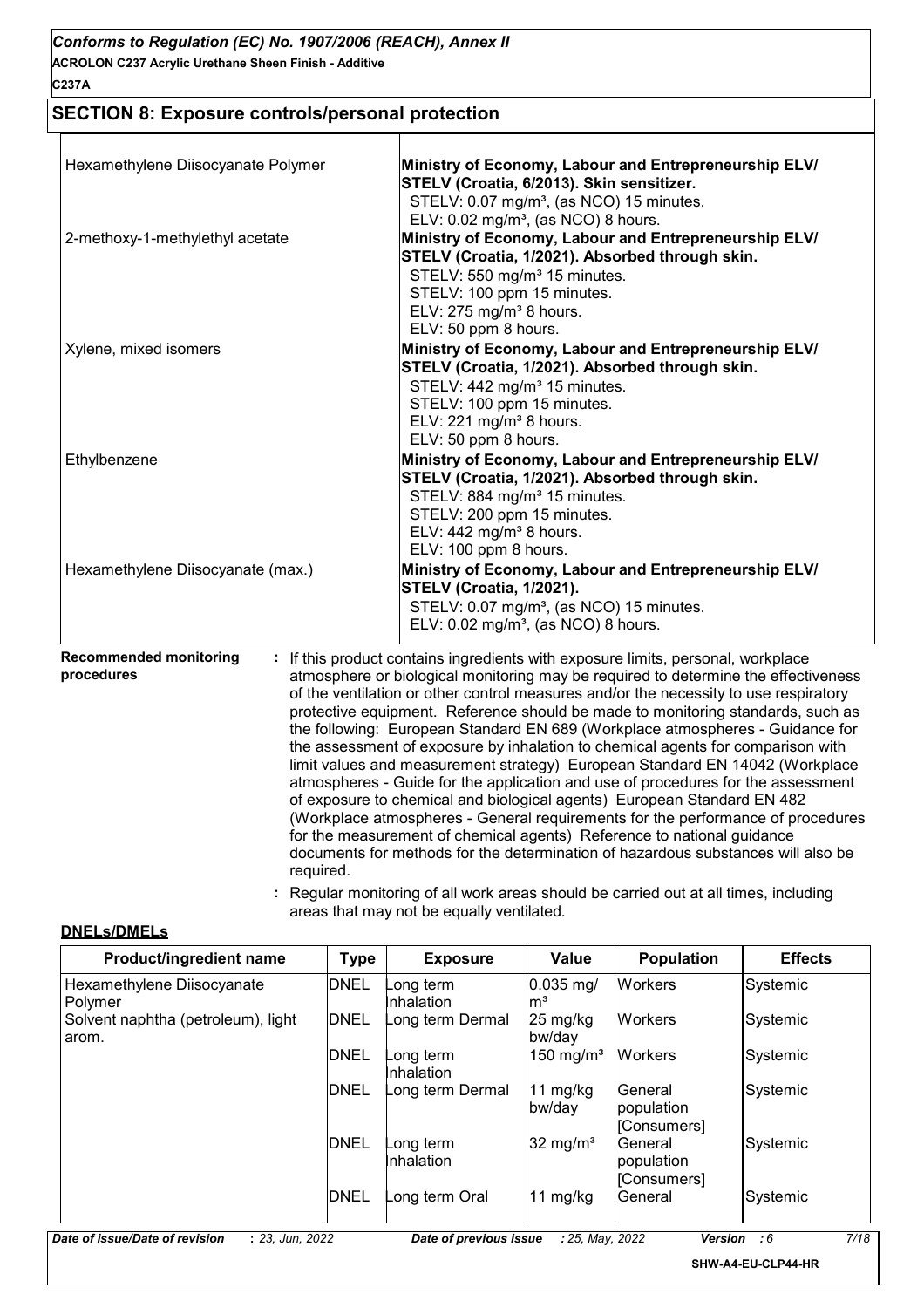## **SECTION 8: Exposure controls/personal protection**

|                                 |             |                 | bw/day                  | population              |          |
|---------------------------------|-------------|-----------------|-------------------------|-------------------------|----------|
|                                 |             |                 |                         | [Consumers]             |          |
| 2-methoxy-1-methylethyl acetate | <b>DNEL</b> | ong term        | 33 mg/ $m3$             | General                 | Local    |
|                                 |             | nhalation       |                         | population              |          |
|                                 |             |                 |                         | [Consumers]             |          |
|                                 | <b>DNEL</b> | ong term Oral   | 36 mg/kg                | General                 | Systemic |
|                                 |             |                 | bw/day                  | population              |          |
|                                 |             |                 |                         | [Consumers]             |          |
|                                 | <b>DNEL</b> | ong term Dermal | 320 mg/kg               | General                 | Systemic |
|                                 |             |                 |                         | population              |          |
|                                 |             |                 |                         | [Consumers]             |          |
|                                 | <b>DNEL</b> | .ong term       | 33 mg/ $m3$             | General                 | Systemic |
|                                 |             | nhalation       |                         | population              |          |
|                                 |             |                 |                         | [Consumers]             |          |
|                                 | <b>DNEL</b> | ong term        | 550 mg/m $3$            | Workers                 | Local    |
|                                 |             | nhalation       |                         |                         |          |
|                                 | <b>DNEL</b> | ong term Dermal | 796 mg/kg<br>bw/day     | Workers                 | Systemic |
|                                 | <b>DNEL</b> | ong term        | $275$ mg/m <sup>3</sup> | Workers                 | Systemic |
|                                 |             | nhalation       |                         |                         |          |
| Xylene, mixed isomers           | <b>DNEL</b> | ong term Dermal | 180 mg/kg               | Workers                 | Systemic |
|                                 |             |                 | bw/day                  |                         |          |
|                                 | <b>DNEL</b> | ong term Dermal | 108 mg/kg               | General                 | Systemic |
|                                 |             |                 | bw/day                  | population              |          |
|                                 |             |                 |                         | [Human via the          |          |
|                                 |             |                 |                         | environment]            |          |
|                                 | <b>DNEL</b> | ong term        | $77 \text{ mg/m}^3$     | Workers                 | Systemic |
|                                 |             | nhalation       |                         |                         |          |
|                                 | <b>DNEL</b> | Short term      | 289 mg/ $m3$            | Workers                 | Systemic |
|                                 |             | Inhalation      |                         |                         |          |
|                                 | <b>DNEL</b> | Short term      | 289 mg/m $3$            | Workers                 | Local    |
|                                 |             | nhalation       |                         |                         |          |
|                                 | <b>DNEL</b> | ong term        | 14.8 mg/m <sup>3</sup>  | General                 | Systemic |
|                                 |             | nhalation       |                         | population              |          |
|                                 |             |                 |                         | [Human via the          |          |
|                                 | <b>DNEL</b> | Short term      |                         | environment]<br>General |          |
|                                 |             | nhalation       | 174 mg/m <sup>3</sup>   | population              | Systemic |
|                                 |             |                 |                         | [Consumers]             |          |
|                                 | <b>DNEL</b> | Short term      | 174 mg/m <sup>3</sup>   | General                 | Local    |
|                                 |             | nhalation       |                         | population              |          |
|                                 |             |                 |                         | [Consumers]             |          |
|                                 |             |                 |                         |                         |          |

#### **PNECs**

| Product/ingredient name         | <b>Compartment Detail</b> | <b>Value</b>         | <b>Method Detail</b> |
|---------------------------------|---------------------------|----------------------|----------------------|
| 2-methoxy-1-methylethyl acetate | Fresh water               | 0.635 mg/kg          |                      |
|                                 | Marine water              | $0.0635$ mg/l        |                      |
|                                 | Fresh water sediment      | 3.29 mg/kg           |                      |
|                                 | Marine water sediment     | $0.329$ mg/kg        |                      |
|                                 | Soil                      | $0.29$ mg/kg         |                      |
|                                 | Sewage Treatment          | $100 \text{ mg/l}$   |                      |
|                                 | Plant                     |                      |                      |
| Xylene, mixed isomers           | lFresh water              | $0.327$ mg/l         |                      |
|                                 | Marine water              | $0.327$ mg/l         |                      |
|                                 | Fresh water sediment      | 12.46 mg/l           |                      |
|                                 | Sewage Treatment          | 6.58 mg/l            |                      |
|                                 | <b>Plant</b>              |                      |                      |
|                                 | Soil                      | $2.31 \text{ mg/kg}$ |                      |
|                                 | Marine water sediment     | $12.46$ mg/l         |                      |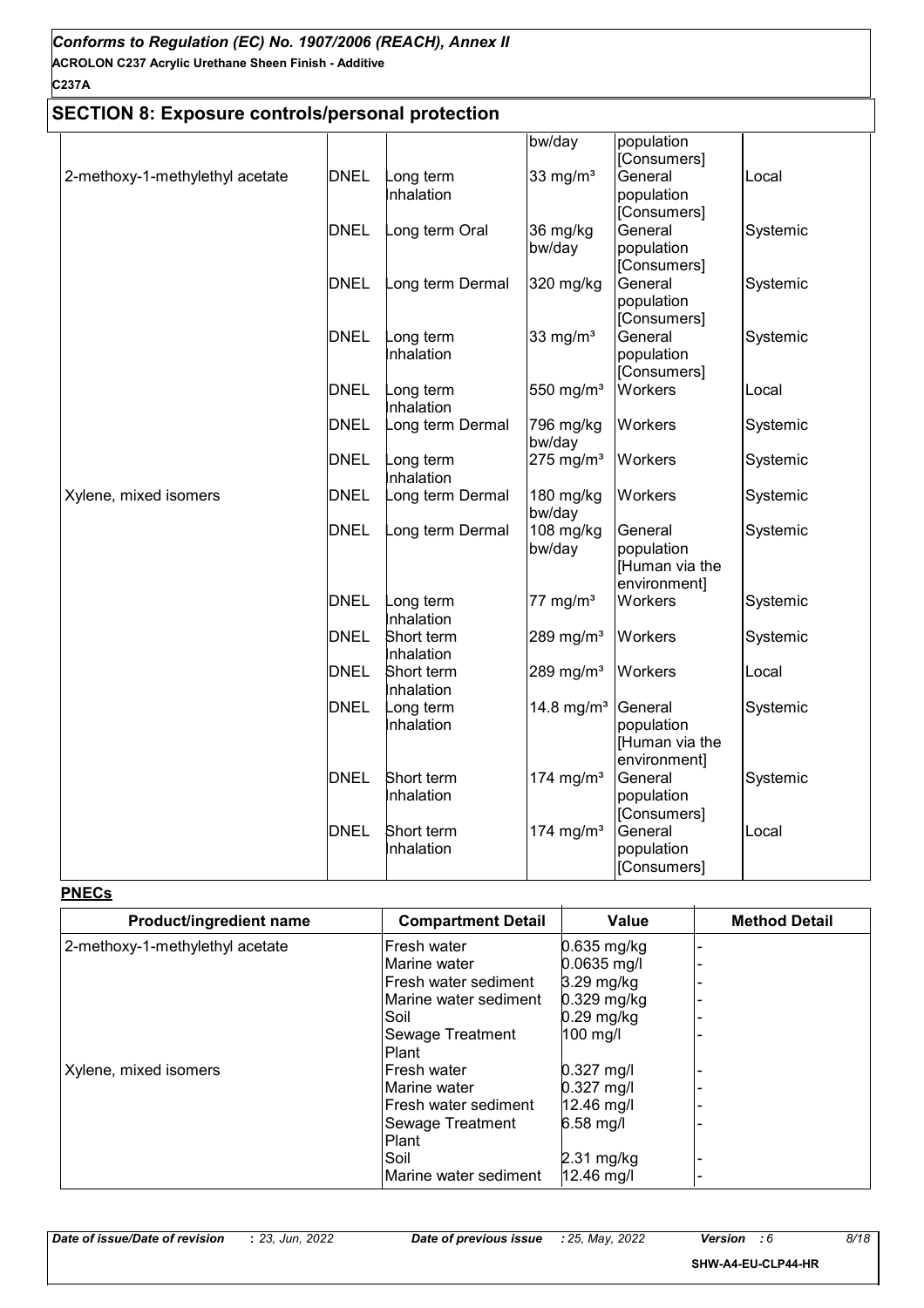**ACROLON C237 Acrylic Urethane Sheen Finish - Additive C237A**

## **SECTION 8: Exposure controls/personal protection**

#### *8.2 Exposure controls*

**Persons with a history of asthma, allergies, chronic or recurrent respiratory disease should not be exposed to any process in which this product is used.**

#### **Examination of lung function should be carried out on a regular basis on persons spraying this mixture.**

| <b>Appropriate engineering</b><br>controls | : Provide adequate ventilation. Where reasonably practicable, this should be<br>achieved by the use of local exhaust ventilation and good general extraction. Air-fed<br>protective respiratory equipment must be worn by the spray operator, even when<br>good ventilation is provided. In other operations, if local exhaust ventilation and<br>good general extraction are not sufficient to maintain concentrations of particulates<br>and solvent vapors below the OEL, suitable respiratory protection must be worn.<br>(See Occupational exposure controls.)                                                                                                                                                                                                                                                                                                                                                                                                                                                                                                  |
|--------------------------------------------|----------------------------------------------------------------------------------------------------------------------------------------------------------------------------------------------------------------------------------------------------------------------------------------------------------------------------------------------------------------------------------------------------------------------------------------------------------------------------------------------------------------------------------------------------------------------------------------------------------------------------------------------------------------------------------------------------------------------------------------------------------------------------------------------------------------------------------------------------------------------------------------------------------------------------------------------------------------------------------------------------------------------------------------------------------------------|
|                                            | : Users are advised to consider national Occupational Exposure Limits or other<br>equivalent values.                                                                                                                                                                                                                                                                                                                                                                                                                                                                                                                                                                                                                                                                                                                                                                                                                                                                                                                                                                 |
| <b>Individual protection measures</b>      |                                                                                                                                                                                                                                                                                                                                                                                                                                                                                                                                                                                                                                                                                                                                                                                                                                                                                                                                                                                                                                                                      |
| <b>Hygiene measures</b>                    | : Wash hands, forearms and face thoroughly after handling chemical products, before<br>eating, smoking and using the lavatory and at the end of the working period.<br>Appropriate techniques should be used to remove potentially contaminated clothing.<br>Contaminated work clothing should not be allowed out of the workplace. Wash<br>contaminated clothing before reusing. Ensure that eyewash stations and safety<br>showers are close to the workstation location.                                                                                                                                                                                                                                                                                                                                                                                                                                                                                                                                                                                          |
| <b>Eye/face protection</b>                 | : Use safety eyewear designed to protect against splash of liquids.                                                                                                                                                                                                                                                                                                                                                                                                                                                                                                                                                                                                                                                                                                                                                                                                                                                                                                                                                                                                  |
| <b>Skin protection</b>                     |                                                                                                                                                                                                                                                                                                                                                                                                                                                                                                                                                                                                                                                                                                                                                                                                                                                                                                                                                                                                                                                                      |
| <b>Hand protection</b>                     | : Wear suitable gloves tested to EN374.                                                                                                                                                                                                                                                                                                                                                                                                                                                                                                                                                                                                                                                                                                                                                                                                                                                                                                                                                                                                                              |
| <b>Gloves</b>                              | : Gloves for short term exposure/splash protection (less than 10 min): Nitrile >0.35<br>mm<br>Gloves for splash protection need to be changed immediately when in contact with<br>chemicals.<br>For long term exposure or spills (breakthrough time >480 min): Use PE laminate<br>gloves as under gloves.<br>Due to many conditions (e.g. temperature, abrasion) the practical usage of a<br>chemical protective glove in practice may be much shorter than the permeation time<br>determined through testing.                                                                                                                                                                                                                                                                                                                                                                                                                                                                                                                                                       |
|                                            | There is no one glove material or combination of materials that will give unlimited<br>resistance to any individual or combination of chemicals.<br>The breakthrough time must be greater than the end use time of the product.<br>The instructions and information provided by the glove manufacturer on use,<br>storage, maintenance and replacement must be followed.<br>Gloves should be replaced regularly and if there is any sign of damage to the glove<br>material.<br>Always ensure that gloves are free from defects and that they are stored and used<br>correctly.<br>The performance or effectiveness of the glove may be reduced by physical/chemical<br>damage and poor maintenance.<br>Barrier creams may help to protect the exposed areas of the skin but should not be<br>applied once exposure has occurred.<br>The user must check that the final choice of type of glove selected for handling this<br>product is the most appropriate and takes into account the particular conditions of<br>use, as included in the user's risk assessment. |
| <b>Body protection</b>                     | : Personnel should wear antistatic clothing made of natural fibers or of high-<br>temperature-resistant synthetic fibers.                                                                                                                                                                                                                                                                                                                                                                                                                                                                                                                                                                                                                                                                                                                                                                                                                                                                                                                                            |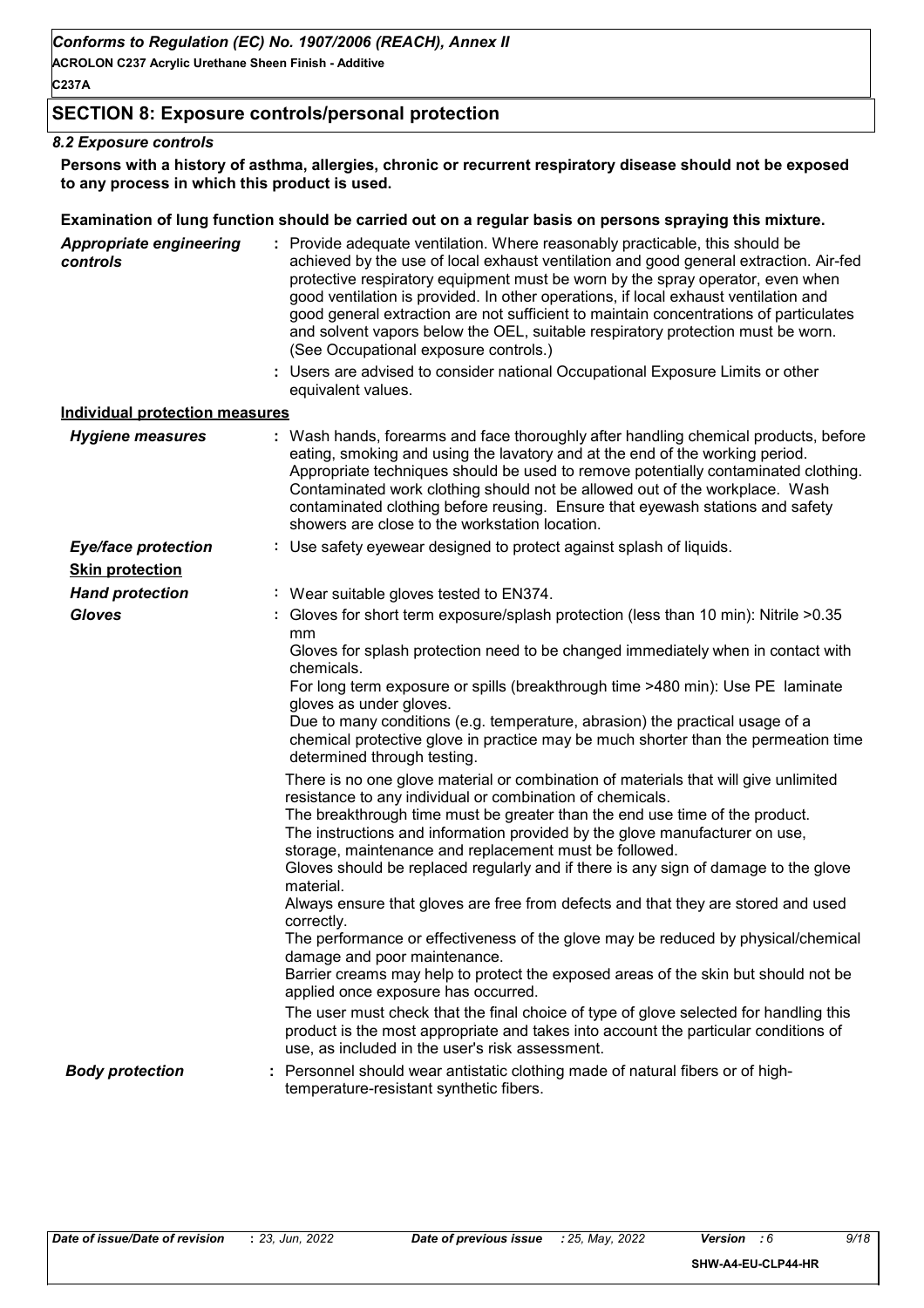## **SECTION 8: Exposure controls/personal protection**

|                                           | : Personal protective equipment for the body should be selected based on the task<br>being performed and the risks involved and should be approved by a specialist<br>before handling this product. When there is a risk of ignition from static electricity,<br>wear anti-static protective clothing. For the greatest protection from static<br>discharges, clothing should include anti-static overalls, boots and gloves. Refer to<br>European Standard EN 1149 for further information on material and design<br>requirements and test methods. |
|-------------------------------------------|------------------------------------------------------------------------------------------------------------------------------------------------------------------------------------------------------------------------------------------------------------------------------------------------------------------------------------------------------------------------------------------------------------------------------------------------------------------------------------------------------------------------------------------------------|
| <b>Other skin protection</b>              | : Appropriate footwear and any additional skin protection measures should be<br>selected based on the task being performed and the risks involved and should be<br>approved by a specialist before handling this product.                                                                                                                                                                                                                                                                                                                            |
| <b>Respiratory protection</b>             | : Use a properly fitted, air-purifying or air-fed respirator complying with an approved<br>standard if a risk assessment indicates this is necessary. Respirator selection must<br>be based on known or anticipated exposure levels, the hazards of the product and<br>the safe working limits of the selected respirator.                                                                                                                                                                                                                           |
| <b>Environmental exposure</b><br>controls | : Do not allow to enter drains or watercourses.                                                                                                                                                                                                                                                                                                                                                                                                                                                                                                      |

*Before use of this material please refer to the Exposure Scenario(s) if attached for the specific end use, control measures and additional PPE considerations. The information contained in this safety data sheet does not constitute the user's own assessment of workplace risks, as required by other health and safety legislation. The provisions of the national health and safety at work regulations apply to the use of this product at work.*

## **SECTION 9: Physical and chemical properties**

The conditions of measurement of all properties are at standard temperature and pressure unless otherwise indicated.

#### *9.1 Information on basic physical and chemical properties*

|--|

| <u>Appearance</u>                                      |                                                                                                  |
|--------------------------------------------------------|--------------------------------------------------------------------------------------------------|
| <b>Physical state</b>                                  | : Liquid.                                                                                        |
| Color                                                  | Colorless.                                                                                       |
| <b>Odor</b>                                            | $:$ Paint                                                                                        |
| <b>Odor threshold</b>                                  | Not available.                                                                                   |
| pH                                                     | : Not applicable.                                                                                |
| <b>Melting point/freezing point</b>                    | : Not relevant/applicable due to nature of the product.                                          |
| Initial boiling point and<br>boiling range             | $: 136^{\circ}$ C                                                                                |
| <b>Flash point</b>                                     | : Closed cup: 32°C [Pensky-Martens Closed Cup]                                                   |
| <b>Evaporation rate</b>                                | $: 0.8$ (butyl acetate = 1)                                                                      |
| <b>Flammability (solid, gas)</b>                       | : Not relevant/applicable due to nature of the product.                                          |
| <b>Upper/lower flammability or</b><br>explosive limits | : LEL: 0.7% (Light Aromatic Hydrocarbons)<br>UEL: 13.1% (2-methoxy-1-methylethyl acetate)        |
| Vapor pressure                                         | : $0.95$ kPa $(7.1$ mm Hg)                                                                       |
| <b>Vapor density</b>                                   | $: 3.66$ [Air = 1]                                                                               |
| <b>Relative density</b>                                | : 1.04                                                                                           |
| Solubility(ies)                                        | : Not relevant/applicable due to nature of the product.                                          |
| water                                                  | <b>Partition coefficient: n-octanol/</b> : Not relevant/applicable due to nature of the product. |
| <b>Auto-ignition temperature</b>                       | : Not relevant/applicable due to nature of the product.                                          |
| <b>Decomposition temperature</b>                       | Not relevant/applicable due to nature of the product.                                            |
| <b>Viscosity</b>                                       | Kinematic (40 $^{\circ}$ C): <20.5 mm <sup>2</sup> /s                                            |
| <b>Explosive properties</b>                            | : Under normal conditions of storage and use, hazardous reactions will not occur.                |
| <b>Oxidizing properties</b>                            | : Under normal conditions of storage and use, hazardous reactions will not occur.                |
|                                                        |                                                                                                  |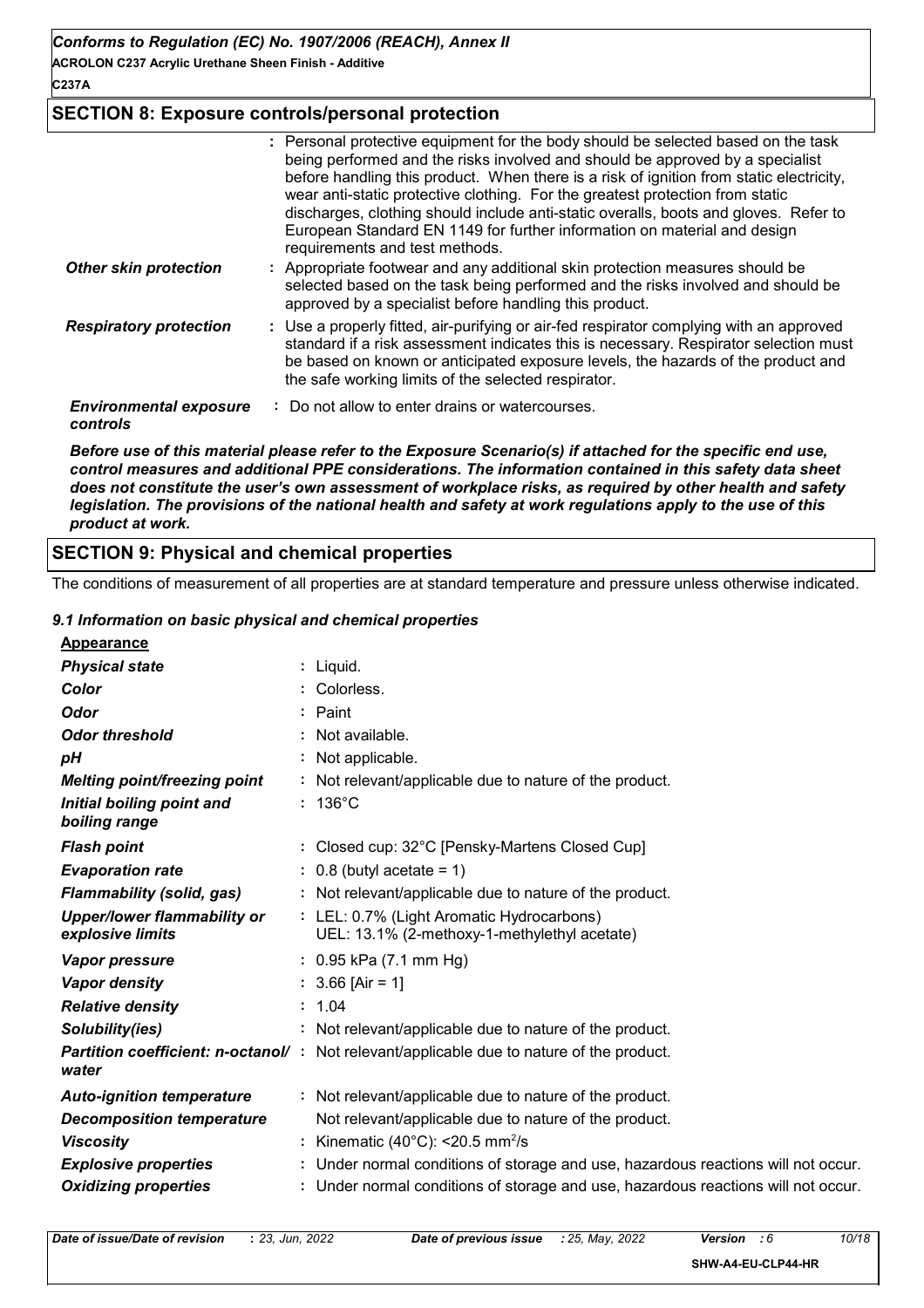#### **SECTION 10: Stability and reactivity**

| 10.1 Reactivity                                 | : The product reacts slowly with water, resulting in the production of carbon dioxide.                                                                                 |
|-------------------------------------------------|------------------------------------------------------------------------------------------------------------------------------------------------------------------------|
| <b>10.2 Chemical stability</b>                  | : Stable under recommended storage and handling conditions (see Section 7).                                                                                            |
| 10.3 Possibility of<br>hazardous reactions      | : In closed containers, pressure buildup could result in distortion, expansion and, in<br>extreme cases, bursting of the container.                                    |
| 10.4 Conditions to avoid                        | : In a fire, hazardous decomposition products may be produced.                                                                                                         |
| 10.5 Incompatible materials                     | : Keep away from: oxidizing agents, strong alkalis, strong acids, amines, alcohols,<br>water. Uncontrolled exothermic reactions occur with amines and alcohols.        |
| <b>10.6 Hazardous</b><br>decomposition products | Decomposition products may include the following materials: carbon monoxide,<br>carbon dioxide, smoke, oxides of nitrogen, hydrogen cyanide, monomeric<br>isocyanates. |
|                                                 | Refer to Section 7: HANDLING AND STORAGE and Section 8: EXPOSURE CONTROLS/PERSONAL                                                                                     |

#### *PROTECTION for additional handling information and protection of employees.*

### **SECTION 11: Toxicological information**

#### *11.1 Information on toxicological effects*

There are no data available on the mixture itself. Procedure used to derive the classification according to Regulation (EC) No. 1272/2008 [CLP/GHS]. See Sections 2 and 3 for details.

Exposure to component solvent vapor concentrations in excess of the stated occupational exposure limit may result in adverse health effects such as mucous membrane and respiratory system irritation and adverse effects on the kidneys, liver and central nervous system. Symptoms and signs include headache, dizziness, fatigue, muscular weakness, drowsiness and, in extreme cases, loss of consciousness. Solvents may cause some of the above effects by absorption through the skin.

If splashed in the eyes, the liquid may cause irritation and reversible damage.

Repeated or prolonged contact with the mixture may cause removal of natural fat from the skin, resulting in nonallergic contact dermatitis and absorption through the skin. This takes into account, where known, delayed and immediate effects and also chronic effects of components from short-term and long-term exposure by oral, inhalation and dermal routes of exposure and eye contact.

Based on the properties of the isocyanate components and considering toxicological data on similar mixtures, this mixture may cause acute irritation and/or sensitization of the respiratory system, leading to an asthmatic condition, wheezing and tightness of the chest. Sensitized persons may subsequently show asthmatic symptoms when exposed to atmospheric concentrations well below the OEL. Repeated exposure may lead to permanent respiratory disability. Repeated or prolonged contact with irritants may cause dermatitis.

Hexamethylene Diisocyanate Polymer LC50 Inhalation Dusts and mists Rat  $18500$  mg/m<sup>3</sup> 1 hours Solvent naphtha (petroleum), LD50 Oral light arom. Rat  $|8400 \text{ mg/kg}$ 2-methoxy-1-methylethyl acetate LD50 Dermal Rabbit | >5 g/kg LD50 Oral Rat Rat Rat R532 mg/kg Xylene, mixed isomers LC50 Inhalation Gas. Rat Rat Roll provide a 4 hours **Product/ingredient name Result Result Result Species Dose Exposure** *Date of issue/Date of revision* **:** *23, Jun, 2022 Date of previous issue : 25, May, 2022 Version : 6 11/18* **SHW-A4-EU-CLP44-HR**

**Acute toxicity** Contains Hexamethylene diisocyanate, oligomers, hexamethylene-di-isocyanate. May produce an allergic reaction.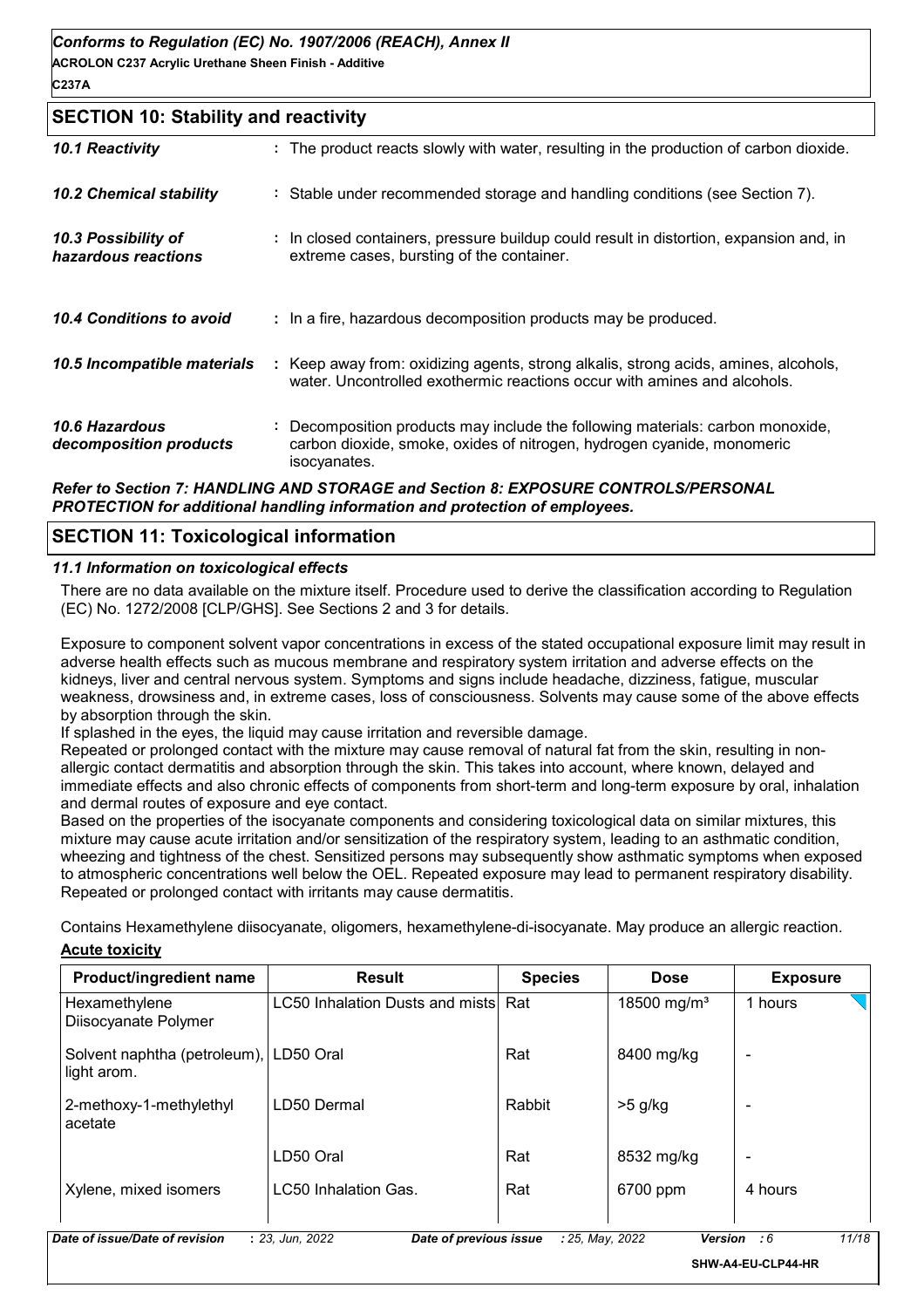## **ACROLON C237 Acrylic Urethane Sheen Finish - Additive** *Conforms to Regulation (EC) No. 1907/2006 (REACH), Annex II*

## **C237A**

## **SECTION 11: Toxicological information**

|                                      | LD50 Oral                           | Rat    | 4300 mg/kg            | -       |
|--------------------------------------|-------------------------------------|--------|-----------------------|---------|
| Ethylbenzene                         | LD50 Dermal                         | Rabbit | >5000 mg/kg           | -       |
|                                      | LD50 Oral                           | Rat    | 3500 mg/kg            | ۰       |
| Hexamethylene<br>Diisocyanate (max.) | LC50 Inhalation Dusts and mists Rat |        | 124 mg/m <sup>3</sup> | 4 hours |

#### **Acute toxicity estimates**

| Route                        | <b>ATE value</b> |  |
|------------------------------|------------------|--|
| Dermal                       | 11772.05 mg/kg   |  |
| Inhalation (gases)           | 71702.5 ppm      |  |
| Inhalation (vapors)          | 665.98 mg/l      |  |
| Inhalation (dusts and mists) | 1.53 mg/l        |  |

#### **Irritation/Corrosion**

| Product/ingredient name                           | <b>Result</b>            | <b>Species</b> | <b>Score</b>   | <b>Exposure</b>   | <b>Observation</b> |
|---------------------------------------------------|--------------------------|----------------|----------------|-------------------|--------------------|
| Hexamethylene                                     | Eyes - Moderate irritant | Rabbit         |                | 100               |                    |
| Diisocyanate Polymer                              |                          |                |                | milligrams        |                    |
|                                                   | Skin - Moderate irritant | Rabbit         | $\blacksquare$ | 500               |                    |
|                                                   |                          |                |                | milligrams        |                    |
| Solvent naphtha (petroleum), Eyes - Mild irritant |                          | Rabbit         |                | 24 hours 100 -    |                    |
| light arom.                                       |                          |                |                | microliters       |                    |
| Xylene, mixed isomers                             | Eyes - Mild irritant     | Rabbit         |                | $87 \text{ mg}$   |                    |
|                                                   | Eyes - Severe irritant   | Rabbit         |                | 24 hours 5        |                    |
|                                                   |                          |                |                | mg                |                    |
|                                                   | Skin - Mild irritant     | Rat            |                |                   |                    |
|                                                   | Skin - Moderate irritant | Rabbit         |                | I24 hours 500 I - |                    |
|                                                   |                          |                |                | mg                |                    |
|                                                   | Skin - Moderate irritant | Rabbit         |                | $100 \%$          |                    |
| Ethylbenzene                                      | Eyes - Severe irritant   | Rabbit         | $\blacksquare$ | 500 mg            | $\blacksquare$     |
|                                                   | Skin - Mild irritant     | Rabbit         | $\blacksquare$ | $24$ hours 15     |                    |
|                                                   |                          |                |                | mg                |                    |

#### *Conclusion/Summary* **:** Not available.

## **Sensitization**

No data available

## *Conclusion/Summary* **:** Not available.

**Mutagenicity**

No data available

## **Carcinogenicity**

No data available

### **Reproductive toxicity**

No data available

### **Teratogenicity**

No data available

## **Specific target organ toxicity (single exposure)**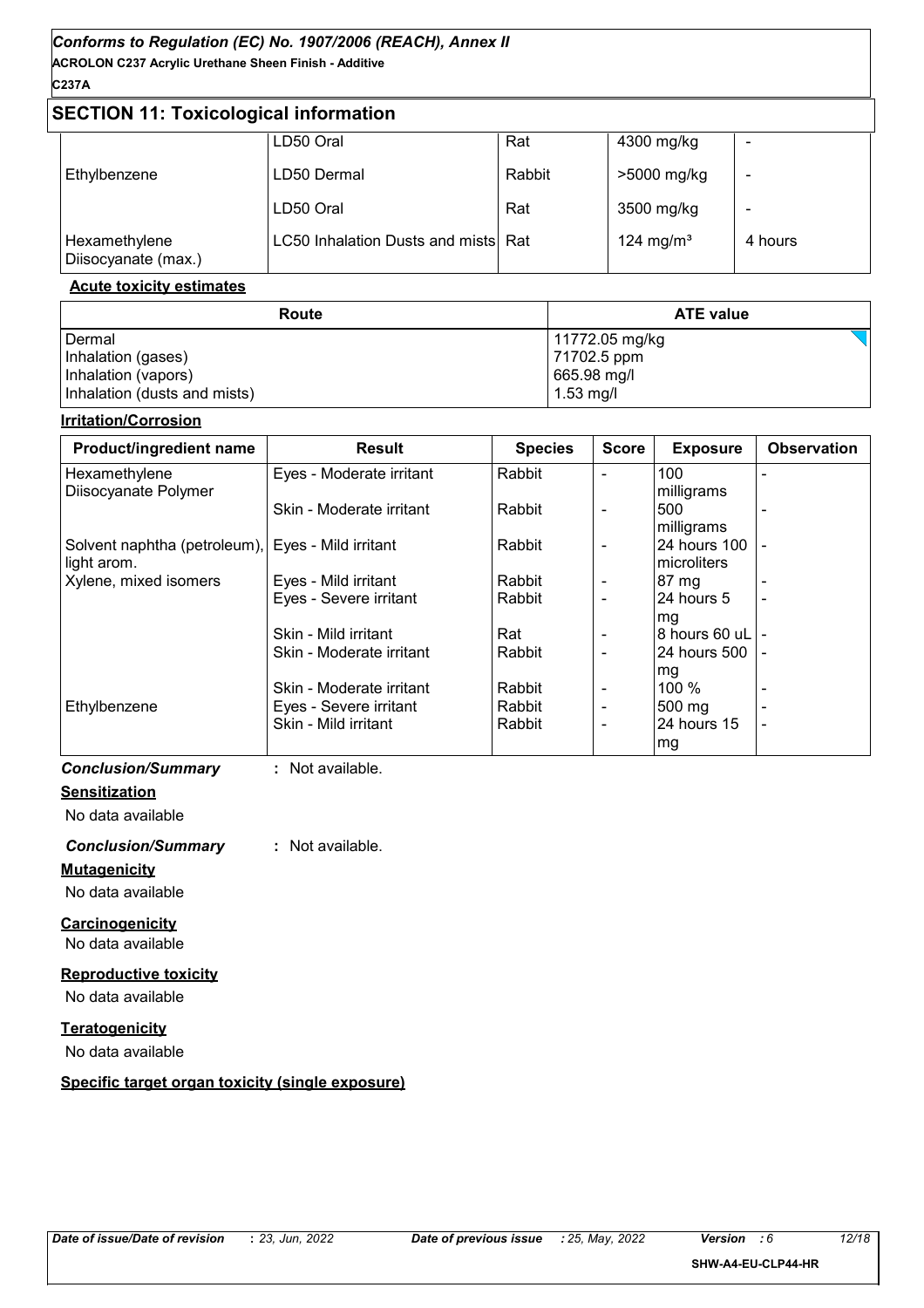**C237A**

## **SECTION 11: Toxicological information**

| Product/ingredient name                  | Category   | <b>Route of</b><br>exposure | <b>Target organs</b>            |
|------------------------------------------|------------|-----------------------------|---------------------------------|
| Hexamethylene Diisocyanate Polymer       | Category 3 |                             | Respiratory tract<br>irritation |
| Solvent naphtha (petroleum), light arom. | Category 3 |                             | Respiratory tract<br>irritation |
|                                          | Category 3 |                             | Narcotic effects                |
| 2-methoxy-1-methylethyl acetate          | Category 3 |                             | Narcotic effects                |
| Xylene, mixed isomers                    | Category 3 |                             | Respiratory tract<br>irritation |
| Hexamethylene Diisocyanate (max.)        | Category 3 |                             | Respiratory tract<br>irritation |

#### **Specific target organ toxicity (repeated exposure)**

| Product/ingredient name               | Category                 | Route of<br>exposure | <b>Target organs</b> |
|---------------------------------------|--------------------------|----------------------|----------------------|
| Xylene, mixed isomers<br>Ethylbenzene | Category 2<br>Category 2 |                      | ∣ hearing organs     |

#### **Aspiration hazard**

| <b>Product/ingredient name</b>           | Result                                |
|------------------------------------------|---------------------------------------|
| Solvent naphtha (petroleum), light arom. | <b>ASPIRATION HAZARD - Category 1</b> |
| Xylene, mixed isomers                    | <b>ASPIRATION HAZARD - Category 1</b> |
| Ethylbenzene                             | <b>ASPIRATION HAZARD - Category 1</b> |

#### *Other information* **:**

: Not available.

## **SECTION 12: Ecological information**

#### *12.1 Toxicity*

There are no data available on the mixture itself. Do not allow to enter drains or watercourses.

Procedure used to derive the classification according to Regulation (EC) No. 1272/2008 [CLP/GHS]. See Sections 2 and 3 for details.

| Product/ingredient name                                    | <b>Result</b>                     | <b>Species</b>                         | <b>Exposure</b> |
|------------------------------------------------------------|-----------------------------------|----------------------------------------|-----------------|
| Xylene, mixed isomers<br>Acute LC50 8500 µg/l Marine water |                                   | Crustaceans - Palaemonetes<br>pugio    | 48 hours        |
|                                                            | Acute LC50 13400 µg/l Fresh water | Fish - Pimephales promelas             | 96 hours        |
| Ethylbenzene                                               | Acute EC50 4900 µg/l Marine water | Algae - Skeletonema costatum           | 72 hours        |
|                                                            | Acute EC50 7700 µg/l Marine water | Algae - Skeletonema costatum           | 96 hours        |
|                                                            | Acute EC50 6.53 mg/l Marine water | Crustaceans - Artemia sp. -<br>Nauplii | 48 hours        |
|                                                            | Acute EC50 2.93 mg/l Fresh water  | Daphnia - Daphnia magna -<br>Neonate   | 48 hours        |
|                                                            | Acute LC50 4200 µg/l Fresh water  | Fish - Oncorhynchus mykiss             | 96 hours        |

#### *12.2 Persistence and degradability*

| Product/ingredient name               | Test                     | <b>Result</b> |                                           | <b>Dose</b> |                    | Inoculum                |       |
|---------------------------------------|--------------------------|---------------|-------------------------------------------|-------------|--------------------|-------------------------|-------|
| No data available                     |                          |               |                                           |             |                    |                         |       |
| <b>Conclusion/Summary</b>             | : Not available.         |               |                                           |             |                    |                         |       |
| Product/ingredient name               | <b>Aquatic half-life</b> |               | <b>Photolysis</b>                         |             |                    | <b>Biodegradability</b> |       |
| Xylene, mixed isomers<br>Ethylbenzene |                          |               |                                           |             | Readily<br>Readily |                         |       |
| Date of issue/Date of revision        | : 23, Jun, 2022          |               | Date of previous issue<br>: 25, May, 2022 |             | Version            | : 6                     | 13/18 |

**SHW-A4-EU-CLP44-HR**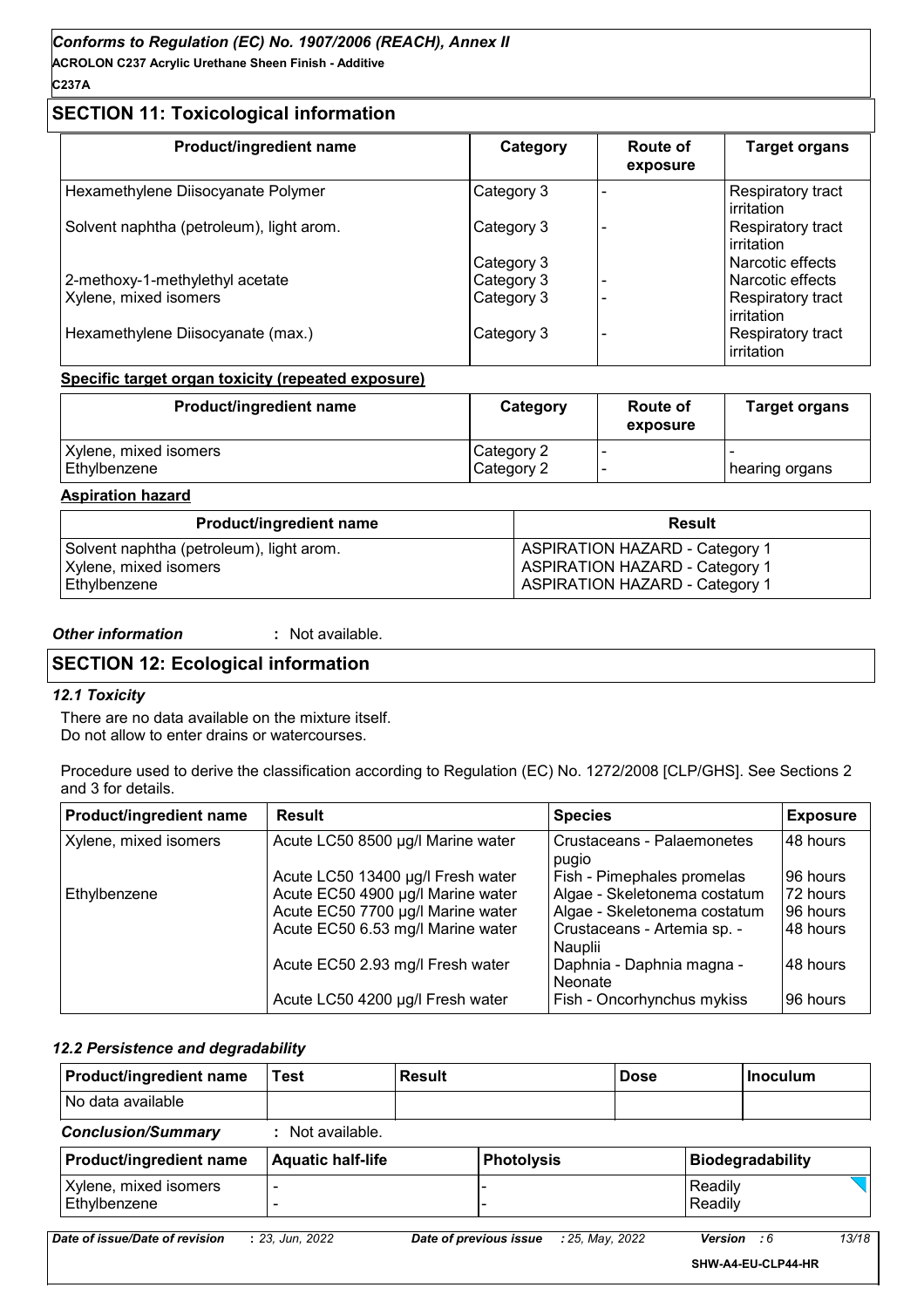**ACROLON C237 Acrylic Urethane Sheen Finish - Additive C237A**

## **SECTION 12: Ecological information**

#### *12.3 Bioaccumulative potential*

| <b>Product/ingredient name</b>                                | ⊺LoɑP <sub>∾w</sub> | <b>BCF</b>           | <b>Potential</b> |
|---------------------------------------------------------------|---------------------|----------------------|------------------|
| Solvent naphtha (petroleum),  -<br>light arom.                |                     | 10 to 2500           | high             |
| Xylene, mixed isomers<br>Hexamethylene<br>Diisocyanate (max.) |                     | 8.1 to 25.9<br>57.63 | low<br>low       |

| 12.4 Mobility in soil                            |                  |
|--------------------------------------------------|------------------|
| <b>Soil/water partition</b><br>coefficient (Koc) | : Not available. |
| <b>Mobility</b>                                  | : Not available. |

#### *12.5 Results of PBT and vPvB assessment*

This mixture does not contain any substances that are assessed to be a PBT or a vPvB.

| 12.6 Other adverse effects | : No known significant effects or critical hazards.                                                      |
|----------------------------|----------------------------------------------------------------------------------------------------------|
|                            | : Avoid dispersal of spilled material and runoff and contact with soil, waterways,<br>drains and sewers. |
|                            |                                                                                                          |

## **SECTION 13: Disposal considerations**

#### *13.1 Waste treatment methods*

#### **Product**

| <b>Methods of disposal</b>        | The generation of waste should be avoided or minimized wherever possible.<br>Disposal of this product, solutions and any by-products should at all times comply<br>with the requirements of environmental protection and waste disposal legislation<br>and any regional local authority requirements. Dispose of surplus and non-<br>recyclable products via a licensed waste disposal contractor. Waste should not be<br>disposed of untreated to the sewer unless fully compliant with the requirements of<br>all authorities with jurisdiction. |
|-----------------------------------|----------------------------------------------------------------------------------------------------------------------------------------------------------------------------------------------------------------------------------------------------------------------------------------------------------------------------------------------------------------------------------------------------------------------------------------------------------------------------------------------------------------------------------------------------|
| <b>Hazardous waste</b>            | : Yes.                                                                                                                                                                                                                                                                                                                                                                                                                                                                                                                                             |
| European waste<br>catalogue (EWC) | : waste isocyanates 08 05 01*                                                                                                                                                                                                                                                                                                                                                                                                                                                                                                                      |
| <b>Disposal considerations</b>    | Do not allow to enter drains or watercourses. Residues in empty containers should<br>be neutralized with a decontaminant (see section 6).<br>Dispose of according to all federal, state and local applicable regulations.<br>If this product is mixed with other wastes, the original waste product code may no<br>longer apply and the appropriate code should be assigned.<br>For further information, contact your local waste authority.                                                                                                       |
| Packaging                         |                                                                                                                                                                                                                                                                                                                                                                                                                                                                                                                                                    |
| <b>Methods of disposal</b>        | The generation of waste should be avoided or minimized wherever possible. Waste<br>packaging should be recycled. Incineration or landfill should only be considered<br>when recycling is not feasible.                                                                                                                                                                                                                                                                                                                                             |
| <b>Disposal considerations</b>    | Using information provided in this safety data sheet, advice should be obtained from<br>the relevant waste authority on the classification of empty containers. Empty<br>containers must be scrapped or reconditioned. Dispose of containers contaminated<br>by the product in accordance with local or national legal provisions.                                                                                                                                                                                                                 |
| European waste<br>catalogue (EWC) | packaging containing residues of or contaminated by hazardous substances 1501<br>$10*$                                                                                                                                                                                                                                                                                                                                                                                                                                                             |
|                                   |                                                                                                                                                                                                                                                                                                                                                                                                                                                                                                                                                    |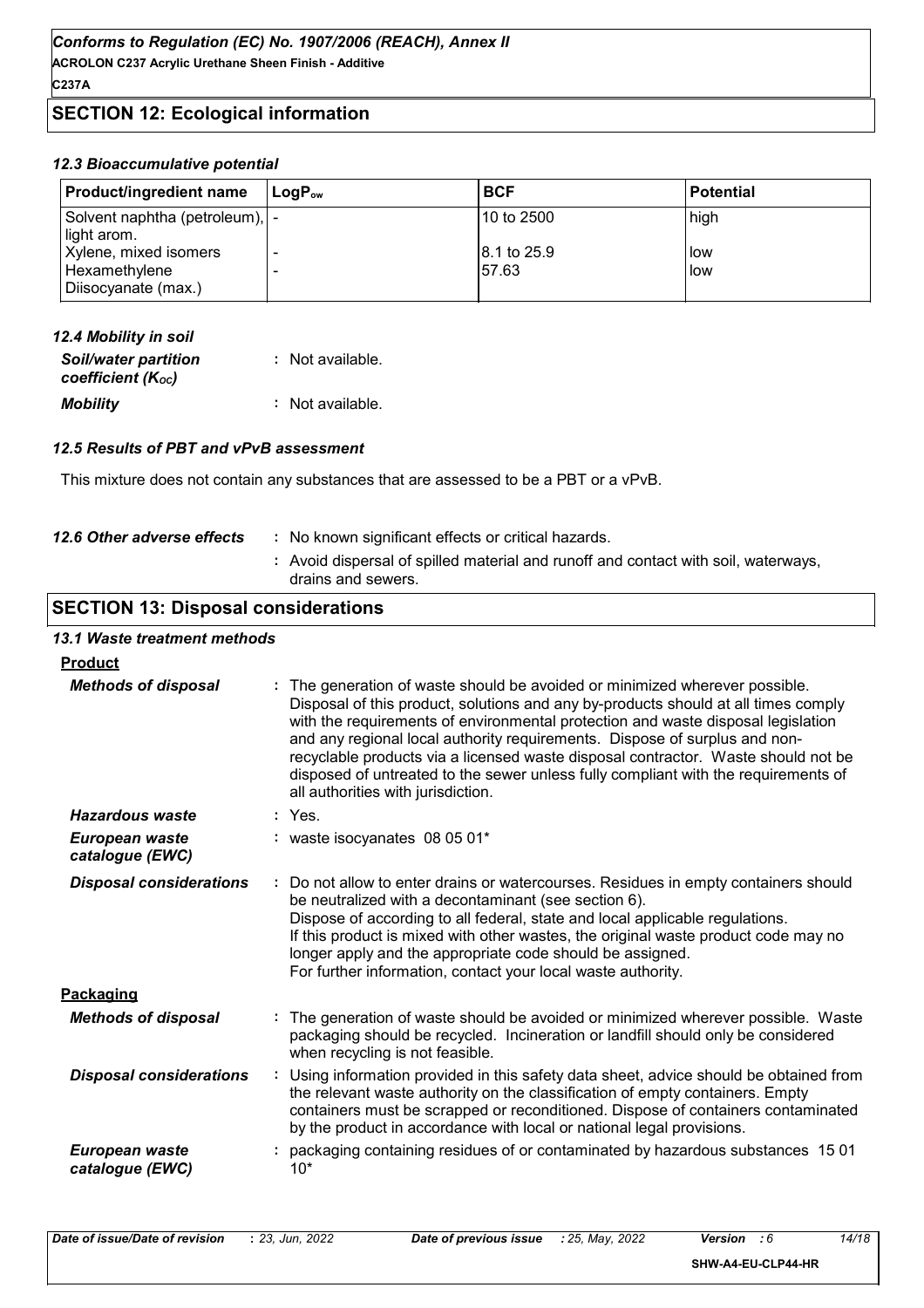**ACROLON C237 Acrylic Urethane Sheen Finish - Additive C237A**

#### **SECTION 13: Disposal considerations**

*Special precautions* **:** This material and its container must be disposed of in a safe way. Care should be taken when handling emptied containers that have not been cleaned or rinsed out. Empty containers or liners may retain some product residues. Vapor from product residues may create a highly flammable or explosive atmosphere inside the container. Do not cut, weld or grind used containers unless they have been cleaned thoroughly internally. Avoid dispersal of spilled material and runoff and contact with soil, waterways, drains and sewers.

## **SECTION 14: Transport information**

|                                                        | <b>ADR/RID</b>                | <b>IMDG</b>                              | <b>IATA</b>            |
|--------------------------------------------------------|-------------------------------|------------------------------------------|------------------------|
| 14.1 UN number                                         | <b>UN1263</b>                 | UN1263                                   | <b>UN1263</b>          |
| 14.2 UN proper<br>shipping name                        | <b>PAINT RELATED MATERIAL</b> | PAINT RELATED MATERIAL                   | PAINT RELATED MATERIAL |
| 14.3 Transport<br><b>Hazard Class(es)/</b><br>Label(s) | $\mathbf{3}$                  | 3                                        | 3                      |
| 14.4 Packing<br>group                                  | $\mathbf{III}$                | $\mathbf{III}$                           | III                    |
| 14.5<br>Environmental<br>hazards                       | No.                           | No.                                      | No.                    |
| <b>Additional</b><br>information                       | Tunnel code D/E               | <b>Emergency schedules F-E,</b><br>$S-E$ | -                      |

**14.6 Special precautions for : Transport within user's premises:** always transport in closed containers that are *user* upright and secure. Ensure that persons transporting the product know what to do in the event of an accident or spillage.

*14.7 Transport in bulk according to IMO*  **:** Not applicable.

#### *instruments*

*Multi-modal shipping descriptions are provided for informational purposes and do not consider container sizes. The presence of a shipping description for a particular mode of transport (sea, air, etc.), does not indicate that the product is packaged suitably for that mode of transport. All packaging must be reviewed for suitability prior to shipment, and compliance with the applicable regulations is the sole responsibility of the person offering the product for transport. People loading and unloading dangerous goods must be trained on all of the risks deriving from the substances and on all actions in case of emergency situations.*

### **SECTION 15: Regulatory information**

*15.1 Safety, health and environmental regulations/legislation specific for the substance or mixture* **EU Regulation (EC) No. 1907/2006 (REACH)**

#### **Annex XIV - List of substances subject to authorization**

### **Annex XIV**

None of the components are listed.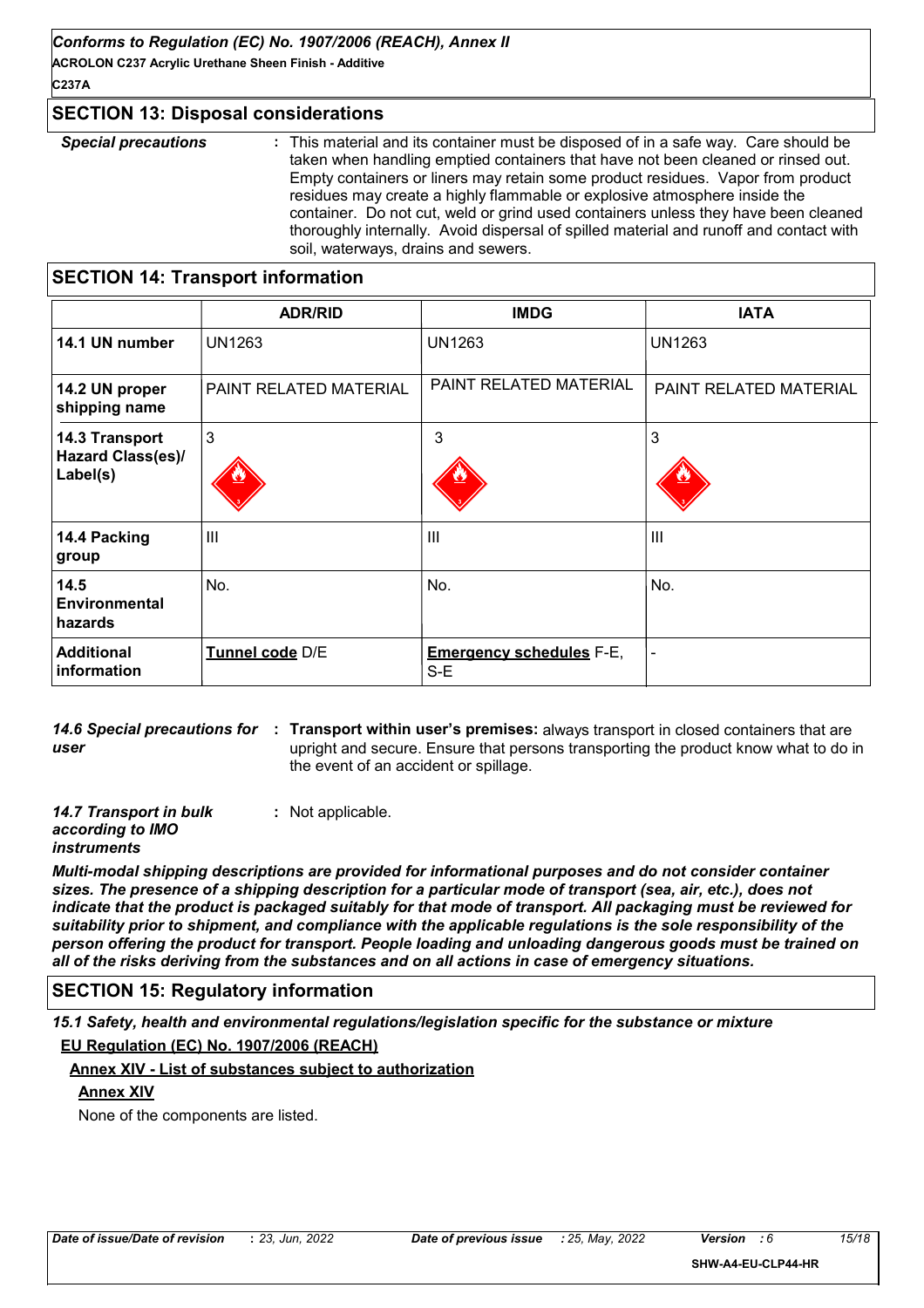**ACROLON C237 Acrylic Urethane Sheen Finish - Additive C237A**

| <b>SECTION 15: Regulatory information</b>                                                                                                                |                                                                                                                       |  |
|----------------------------------------------------------------------------------------------------------------------------------------------------------|-----------------------------------------------------------------------------------------------------------------------|--|
| <b>Annex XVII - Restrictions</b><br>on the manufacture,<br>placing on the market<br>and use of certain<br>dangerous substances,<br>mixtures and articles | : As from August 24 2023 adequate training is required before industrial or<br>professional use.                      |  |
| <b>Other EU regulations</b>                                                                                                                              |                                                                                                                       |  |
| VOC content (2010/75/EU) : 33.9 w/w                                                                                                                      | 351<br>g/l                                                                                                            |  |
| <b>Seveso Directive</b>                                                                                                                                  |                                                                                                                       |  |
| major accident hazards.                                                                                                                                  | This product may add to the calculation for determining whether a site is within the scope of the Seveso Directive on |  |
| <b>National regulations</b>                                                                                                                              |                                                                                                                       |  |
| <b>15.2 Chemical Safety</b><br><b>Assessment</b>                                                                                                         | : No Chemical Safety Assessment has been carried out.                                                                 |  |

| <b>SECTION 16: Other information</b><br>$\nabla$ Indicates information that has changed from previously issued version. |                                                                                                                                                                                                                                                                                                                                                                                                                                                                                                                                                                                            |  |
|-------------------------------------------------------------------------------------------------------------------------|--------------------------------------------------------------------------------------------------------------------------------------------------------------------------------------------------------------------------------------------------------------------------------------------------------------------------------------------------------------------------------------------------------------------------------------------------------------------------------------------------------------------------------------------------------------------------------------------|--|
|                                                                                                                         |                                                                                                                                                                                                                                                                                                                                                                                                                                                                                                                                                                                            |  |
| Key literature references<br>and sources for data                                                                       | : Regulation (EC) No. 1272/2008 [CLP]<br>ADR = The European Agreement concerning the International Carriage of<br>Dangerous Goods by Road<br>IATA = International Air Transport Association<br><b>IMDG = International Maritime Dangerous Goods</b><br>Conforms to Regulation (EC) No. 1907/2006 (REACH), Annex II, as amended by<br>Commission Regulation (EU) 2015/830<br>Directive 2012/18/EU, and relative amendments & additions<br>Directive 2008/98/EC, and relative amendments & additions<br>Directive 2009/161/EU, and relative amendments & additions<br><b>CEPE Guidelines</b> |  |

#### **Procedure used to derive the classification according to Regulation (EC) No. 1272/2008 [CLP/GHS]**

| <b>Classification</b>   | <b>Justification</b>  |
|-------------------------|-----------------------|
| Flam. Liq. 3, H226      | On basis of test data |
| Acute Tox. 4, H332      | l Calculation method  |
| Skin Sens. 1, H317      | l Calculation method  |
| STOT SE 3, H335         | l Calculation method  |
| STOT SE 3, H336         | Calculation method    |
| Asp. Tox. 1, H304       | Calculation method    |
| Aquatic Chronic 3, H412 | Calculation method    |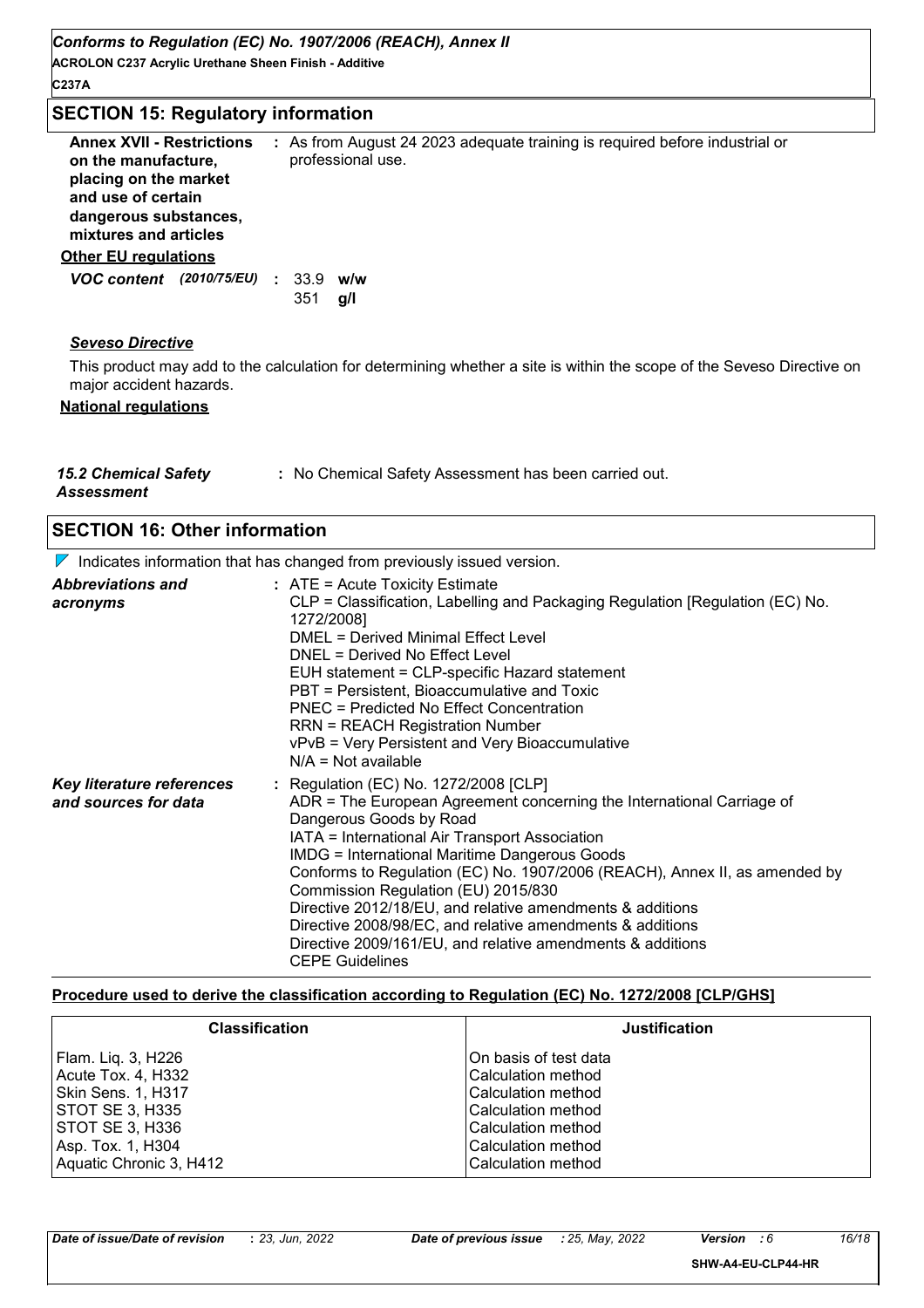**ACROLON C237 Acrylic Urethane Sheen Finish - Additive C237A**

#### **SECTION 16: Other information**

| <b>Full text of abbreviated H</b><br><i>statements</i> | : H225<br>Highly flammable liquid and vapor.<br>H <sub>226</sub><br>Flammable liquid and vapor.<br>H302<br>Harmful if swallowed.<br>H304<br>May be fatal if swallowed and enters airways.<br>H312<br>Harmful in contact with skin.<br>H315<br>Causes skin irritation.<br>H317<br>May cause an allergic skin reaction.<br>H319<br>Causes serious eye irritation.<br>H330<br>Fatal if inhaled.<br>H332<br>Harmful if inhaled.<br>H334<br>May cause allergy or asthma symptoms or breathing difficulties if<br>inhaled.<br>H335<br>May cause respiratory irritation.<br>May cause drowsiness or dizziness.<br>H336<br>H373<br>May cause damage to organs through prolonged or repeated<br>exposure.<br>H411<br>Toxic to aquatic life with long lasting effects.<br>H412<br>Harmful to aquatic life with long lasting effects.   |
|--------------------------------------------------------|------------------------------------------------------------------------------------------------------------------------------------------------------------------------------------------------------------------------------------------------------------------------------------------------------------------------------------------------------------------------------------------------------------------------------------------------------------------------------------------------------------------------------------------------------------------------------------------------------------------------------------------------------------------------------------------------------------------------------------------------------------------------------------------------------------------------------|
|                                                        | <b>EUH066</b><br>Repeated exposure may cause skin dryness or cracking.                                                                                                                                                                                                                                                                                                                                                                                                                                                                                                                                                                                                                                                                                                                                                       |
| <b>Full text of classifications</b><br>[CLP/GHS]       | : Acute Tox. 1<br><b>ACUTE TOXICITY - Category 1</b><br><b>ACUTE TOXICITY - Category 4</b><br>Acute Tox, 4<br>AQUATIC HAZARD (LONG-TERM) - Category 2<br><b>Aquatic Chronic 2</b><br>AQUATIC HAZARD (LONG-TERM) - Category 3<br>Aquatic Chronic 3<br>Asp. Tox. 1<br><b>ASPIRATION HAZARD - Category 1</b><br>Eye Irrit. 2<br>SERIOUS EYE DAMAGE/ EYE IRRITATION - Category 2<br>Flam. Liq. 2<br>FLAMMABLE LIQUIDS - Category 2<br>Flam. Liq. 3<br>FLAMMABLE LIQUIDS - Category 3<br>Resp. Sens. 1<br>RESPIRATORY SENSITIZATION - Category 1<br>Skin Irrit. 2<br>SKIN CORROSION/IRRITATION - Category 2<br>Skin Sens, 1<br>SKIN SENSITIZATION - Category 1<br>STOT RE 2<br>SPECIFIC TARGET ORGAN TOXICITY (REPEATED<br>EXPOSURE) - Category 2<br>STOT SE3<br>SPECIFIC TARGET ORGAN TOXICITY (SINGLE<br>EXPOSURE) - Category 3 |
| <b>Date of printing</b>                                | $: 23,$ Jun, 2022.                                                                                                                                                                                                                                                                                                                                                                                                                                                                                                                                                                                                                                                                                                                                                                                                           |
| Date of issue/Date of<br>revision                      | : 23, Jun, 2022                                                                                                                                                                                                                                                                                                                                                                                                                                                                                                                                                                                                                                                                                                                                                                                                              |
| Date of previous issue                                 | : 25, May, 2022                                                                                                                                                                                                                                                                                                                                                                                                                                                                                                                                                                                                                                                                                                                                                                                                              |
|                                                        | : If there is no previous validation date please contact your supplier for more<br>information.                                                                                                                                                                                                                                                                                                                                                                                                                                                                                                                                                                                                                                                                                                                              |
| <b>Version</b>                                         | : 6                                                                                                                                                                                                                                                                                                                                                                                                                                                                                                                                                                                                                                                                                                                                                                                                                          |

#### **Notice to reader**

*It is recommended that each customer or recipient of this Safety Data Sheet (SDS) study it carefully and consult resources, as necessary or appropriate, to become aware of and understand the data contained in this SDS and any hazards associated with the product. This information is provided in good faith and believed to be accurate as of the effective date herein. However, no warranty, express or implied, is given. The information presented here applies only to the product as shipped. The addition of any material can change the composition, hazards and risks of the product. Products shall not be repackaged, modified, or tinted except as specifically instructed by the manufacturer, including but not limited to the incorporation of products not specified by the manufacturer, or the use or addition of products in proportions not specified by the manufacturer. Regulatory requirements are subject to change and may differ between various locations and jurisdictions. The customer/buyer/user is responsible to ensure that his activities comply with all country, federal, state, provincial or local laws. The conditions for use of the product are not under the control of the manufacturer; the customer/buyer/user is responsible to determine the conditions necessary for the safe use of this product. The customer/buyer/user should not use the product for any purpose other than the purpose shown in the applicable section of this SDS without first referring to the supplier and obtaining written*